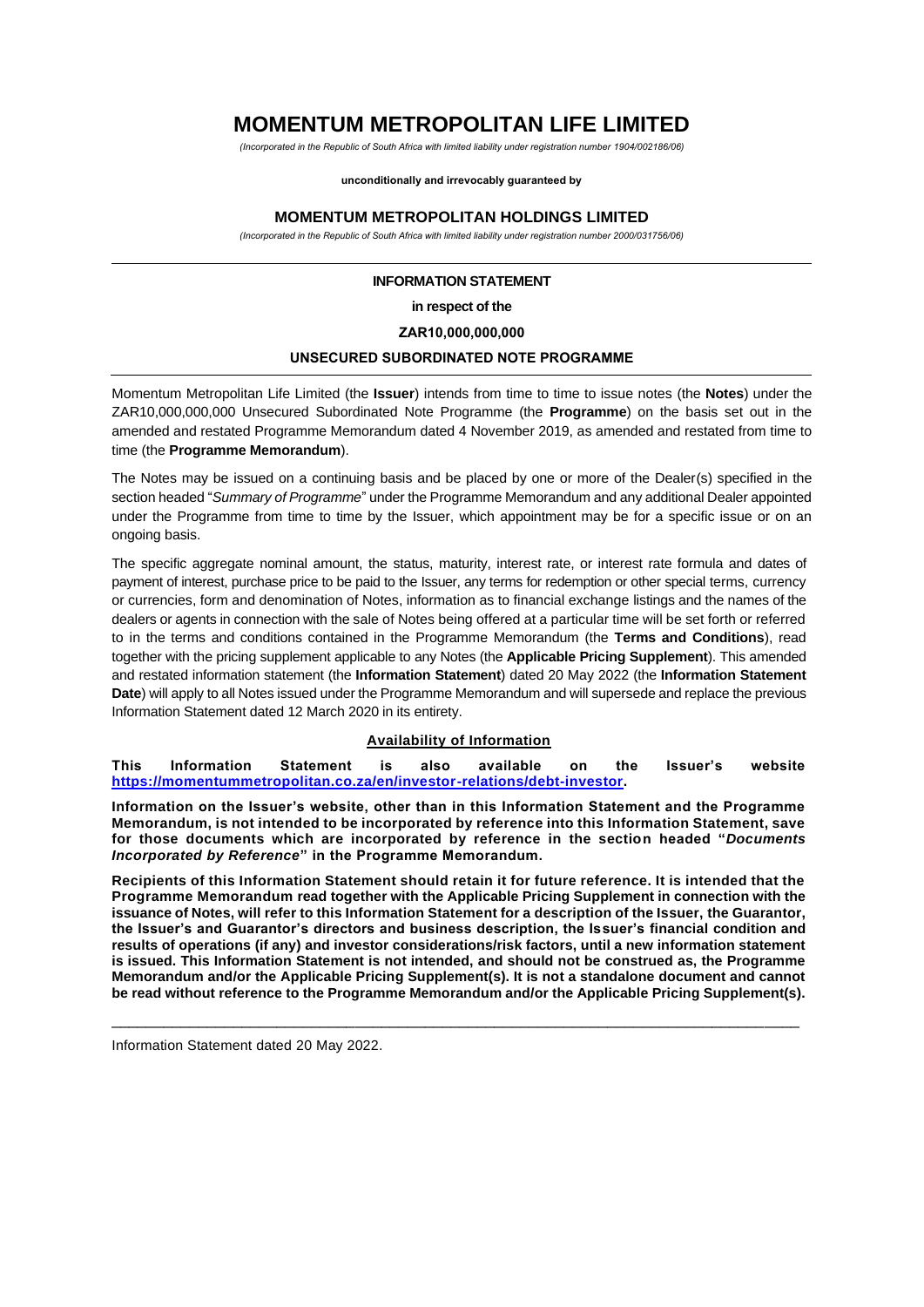## **TABLE OF CONTENTS**

|                                                                                              | Page |
|----------------------------------------------------------------------------------------------|------|
| GENERAL                                                                                      | 4    |
| INVESTOR CONSIDERATIONS/RISK FACTORS RELATED TO MOMENTUM<br><b>METROPOLITAN LIFE LIMITED</b> |      |
| DESCRIPTION OF MOMENTUM METROPOLITAN LIFE LIMITED                                            | 13   |
| DESCRIPTION OF MOMENTUM METROPOLITAN HOLDINGS LIMITED                                        | 25   |
| <b>GENERAL INFORMATION</b>                                                                   | 27   |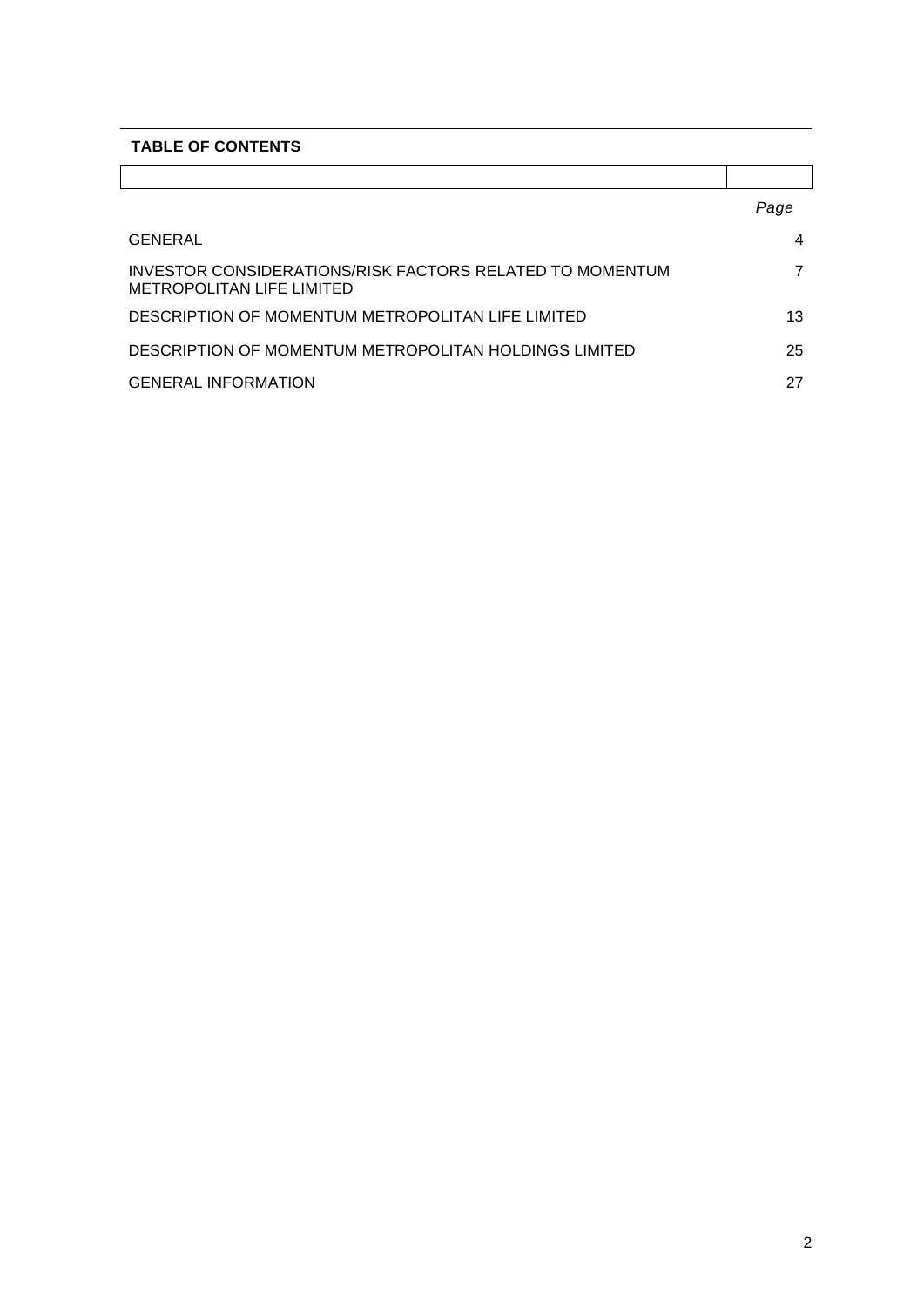### **GENERAL**

*Capitalised terms used in this section headed "General" shall bear the same meanings as defined in the Terms and Conditions in the Programme Memorandum, except to the extent that they are separately defined in this section or this is clearly inappropriate from the context.*

The Issuer and (the **Guarantor**) certify that to the best of their knowledge and belief there are no facts that have been omitted from this Information Statement which would make any statement false or misleading and that all reasonable enquiries to ascertain such facts have been made, and that this Information Statement contains all information required by law and the Debt Listings Requirements of the JSE. The Issuer and Guarantor accept full responsibility for the accuracy of the information contained in this Information Statement, except as otherwise stated therein.

The JSE Limited (the **JSE**) takes no responsibility for the contents of this Information Statement, the annual financial statements, the integrated reports, the Programme Memorandum and the Applicable Pricing Supplement(s) of the Issuer and/or the Guarantor and any amendments or supplements to the aforementioned documents. The JSE makes no representation as to the accuracy or completeness of this Information Statement, the annual financial statements, the integrated reports, and the Programme Memorandum and the Applicable Pricing Supplement(s) of the Issuer and any amendments or supplements to the aforementioned documents and expressly disclaims any liability for any loss arising from or in reliance upon the whole or any part of the aforementioned documents. The JSE's approval of the listing of the Notes is not to be taken in any way as an indication of the merits of the Issuer and/or the Guarantor or of the Notes and that, to the extent permitted by law, the JSE will not be liable for any claim whatsoever.

In addition, the Issuer and Guarantor, having made all reasonable inquiries, confirm that this Information Statement contains or incorporates all information which is material in relation to the issuing and the offering of the Notes, that all information contained or incorporated in this Information Statement is true and accurate in all material respects and that the opinions and the intentions expressed in this Information Statement are honestly held and that there are no other facts, the omission of which, would make this Information Statement or any of such information or expression of any such opinions or intentions misleading in any material respect.

The Arranger(s), the Dealer(s), the JSE Debt Sponsor or any of their respective subsidiaries or holding companies or a subsidiary of the holding companies (**Affiliates**) and the professional advisors have not separately verified the information contained in this Information Statement. Accordingly, no representation, warranty or undertaking, expressed or implied is made and no responsibility is accepted by the Arranger(s), Dealer(s), the JSE Debt Sponsor, their Affiliates or any of the professional advisors as to the accuracy or completeness of the information contained in this Information Statement or any other information provided by the Issuer. None of the Arranger(s), the Dealer(s), the JSE Debt Sponsor, their Affiliates nor any of the professional advisors accepts any liability in relation to the information contained in this Information Statement or any other information provided by the Issuer in connection with the Notes. The statements made in this paragraph are without prejudice to the responsibilities of the Issuer and the Guarantor.

No person has been authorised by the Issuer or the Guarantor to give any information or to make any representation not contained in or not consistent with this Information Statement or any other information supplied in connection with the issue and sale of the Notes and, if given or made, such information or representation must not be relied upon as having been authorised by the Issuer, the Guarantor, the Arranger(s), the Dealer(s), the JSE Debt Sponsor, their Affiliates or the professional advisors. Neither the delivery of this Information Statement nor any sale made in connection herewith shall, under any circumstances, create any implication that there has been no change in the affairs of the Issuer or the Guarantor since the date hereof, or that any other financial statement or other information supplied in connection with the Information Statement is correct at any time subsequent to the date indicated in the document containing the same.

Neither this Information Statement nor any other information supplied in connection with the Notes constitutes the rendering of financial or investment advice by or on behalf of the Issuer, the Guarantor, the Arranger(s), the Dealer(s) or any professional advisor.

This Information Statement and any other information supplied in connection with the Notes is not intended to provide the basis of any credit or other evaluation, and should not be considered as a recommendation by the Issuer, the Guarantor, the Arranger(s), the Dealer(s), the JSE Debt Sponsor,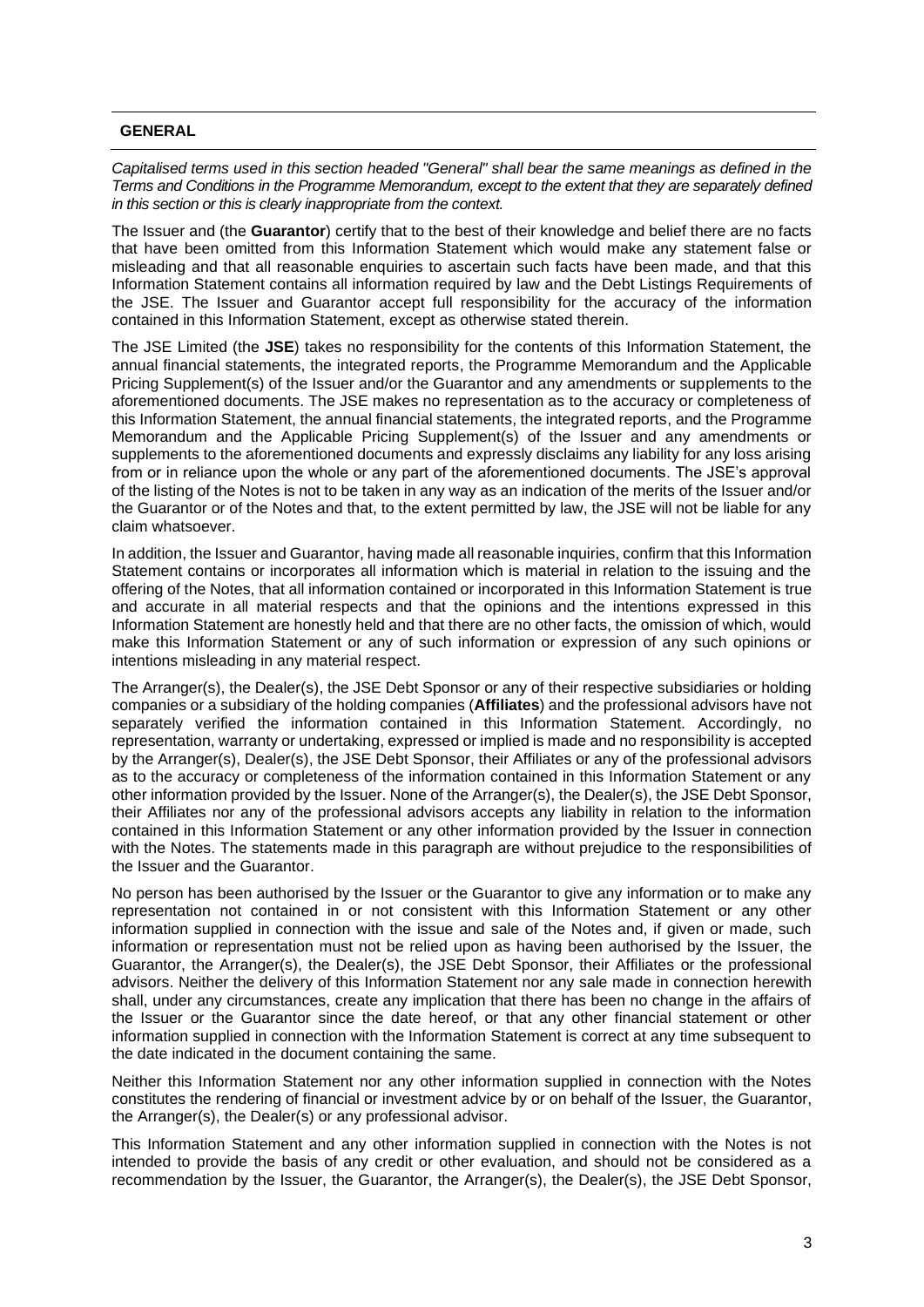their Affiliates or any professional advisor, that any recipient of this Information Statement should purchase any Notes. Each investor contemplating purchasing any Notes should make its own independent investigation of the financial condition and affairs, and its own appraisal of the creditworthiness, of the Issuer. Each potential investor should consult its own advisors to make its investment decision and to determine whether it is legally permitted to purchase the Notes under Applicable Laws and regulations.

Neither this Information Statement nor any other information supplied in connection with the Notes constitutes an offer or invitation by or on behalf of the Issuer, the Guarantor, the Arranger(s), the Dealer(s), the JSE Debt Sponsor, their Affiliates, or the professional advisors to any person to subscribe for or to purchase any Notes.

This Information Statement does not constitute an offer to sell or the solicitation of an offer to buy any Notes in any jurisdiction to any person to whom it is unlawful to make the offer or solicitation in such jurisdiction. None of the Issuer, the Guarantor, the Arranger(s), the Dealer(s), the JSE Debt Sponsor, their Affiliates nor any professional advisor, represents that this Information Statement may be lawfully distributed, or that any Notes may be lawfully offered, in compliance with any applicable registration or other requirements in any such jurisdiction, or pursuant to an exemption available there under, or assumes any responsibility for facilitating any such distribution or offering. In particular, no action has been taken by the Issuer, the Guarantor, the Arranger(s), the Dealer(s), the JSE Debt Sponsor, their Affiliates or the professional advisors which would permit a public offering of any Notes or distribution of this document in any jurisdiction where action for that purpose is required. Accordingly, no Notes may be offered or sold, directly or indirectly, and neither this Information Statement nor any advertisement nor other offering material may be distributed or published in any jurisdiction, except under circumstances that will result in compliance with any Applicable Laws and regulations. The Dealer(s) has represented that all offers and sales by them will be made on the same terms and in compliance with this prohibition.

**The distribution of this Information Statement and the offer for the subscription or sale of Notes may be restricted by law in certain jurisdictions. Currently, the Notes are only available for subscription by South African residents. Persons into whose possession this Information Statement or any Notes come must inform themselves about, and observe, any such restrictions. In particular there are restrictions on the distribution of this Information Statement and the offer for the subscription or sale of Notes in the United States of America, the European Economic Area, the United Kingdom and South Africa.**

The Notes have not been and will not be registered under the United States Securities Act of 1933, as amended (the **Securities Act**) and may not be offered or sold in the United States of America or to, or for the account or benefit of, US persons (as defined in Regulation S under the Securities Act (**Regulation S**)) except in accordance with Regulation S under the Securities Act or in a transaction exempt from the registration requirements of the Securities Act. Terms used in this paragraph have the meanings given to them by Regulation S under the Securities Act.

Information and opinions presented in the Information Statement were obtained or derived from public sources that the Arranger(s), the Dealer(s), the JSE Debt Sponsor, their Affiliates or the professional advisors believe are reliable but make no representations as to the accuracy or completeness thereof. Any opinions, forecasts or estimates (if any) herein constitute a judgment as at the date of this Information Statement. There can be no assurance that future results or events will be consistent with any such opinions, forecasts or estimates. Past performance should not be taken as an indication or guarantee of future performance and no representation or warranty, express or implied is made regarding future performance. The price, value of and income from any of the securities or financial instruments mentioned in this Information Statement (if any) can fall as well as rise. Any opinions expressed in this Information Statement are subject to change without notice and may differ or be contrary to opinions expressed by other business areas or groups of the Arranger(s), the Dealer(s), the JSE Debt Sponsor, their Affiliates or the professional advisors as a result of using different assumptions and criteria. Furthermore, the Arranger(s) or the Dealer(s) (and their respective directors, employees, representatives and agents), the JSE Debt Sponsor, their Affiliates or any professional advisors accept no liability for any direct or indirect loss or damage incurred arising from the use of the material presented in this Information Statement, except as provided for by law.

All trademarks, service marks and logos used in this Information Statement are trademarks or service marks or registered trademarks or service marks of the Issuer or Guarantor. This Information Statement may not be reproduced without the prior written consent of the Issuer, the Guarantor, the Arranger(s)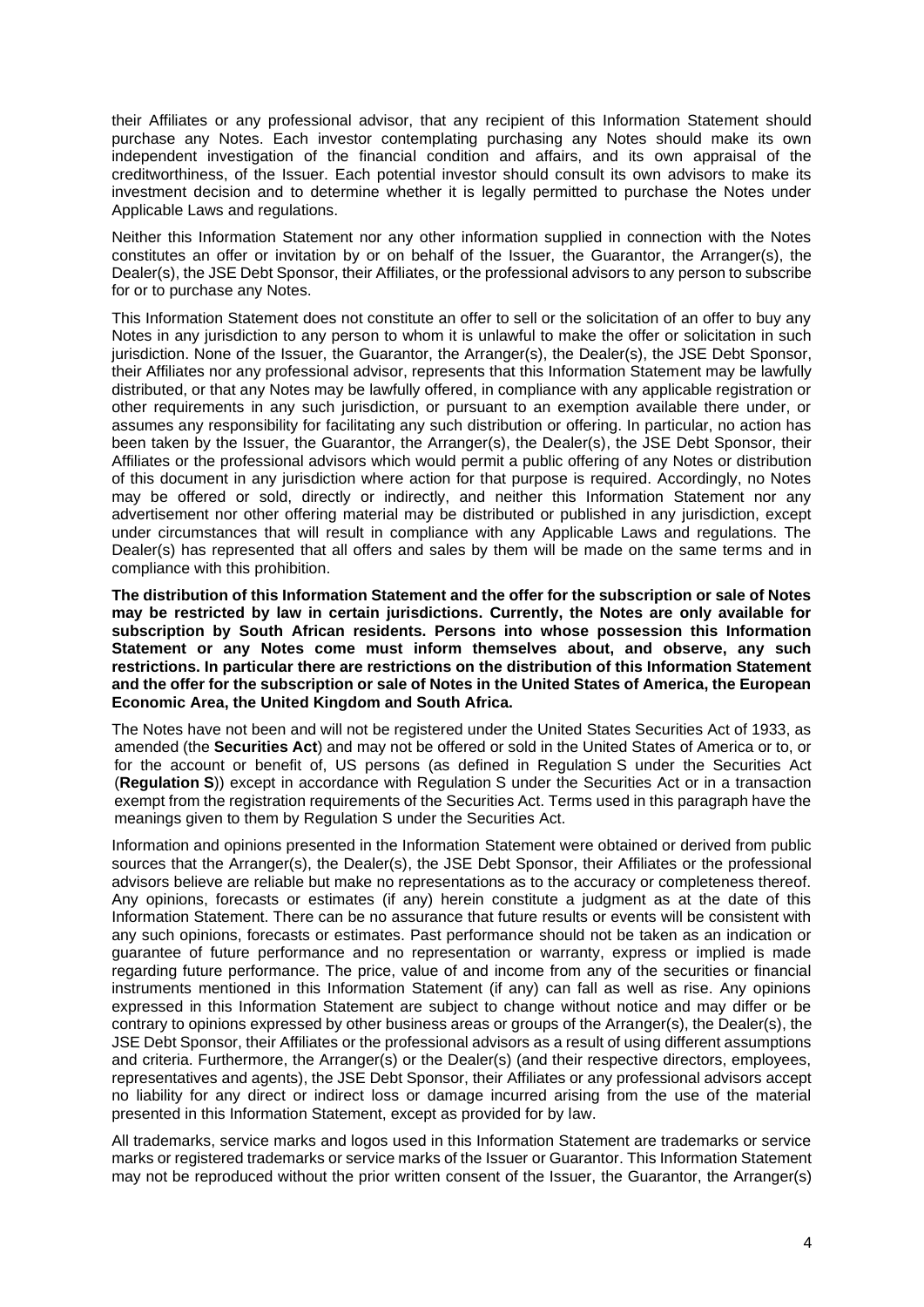or Dealer(s). It may not be considered as advice, a recommendation or an offer to enter into or conclude any transactions.

**Copies of this Information Statement are available by request from the registered offices of the Issuer.**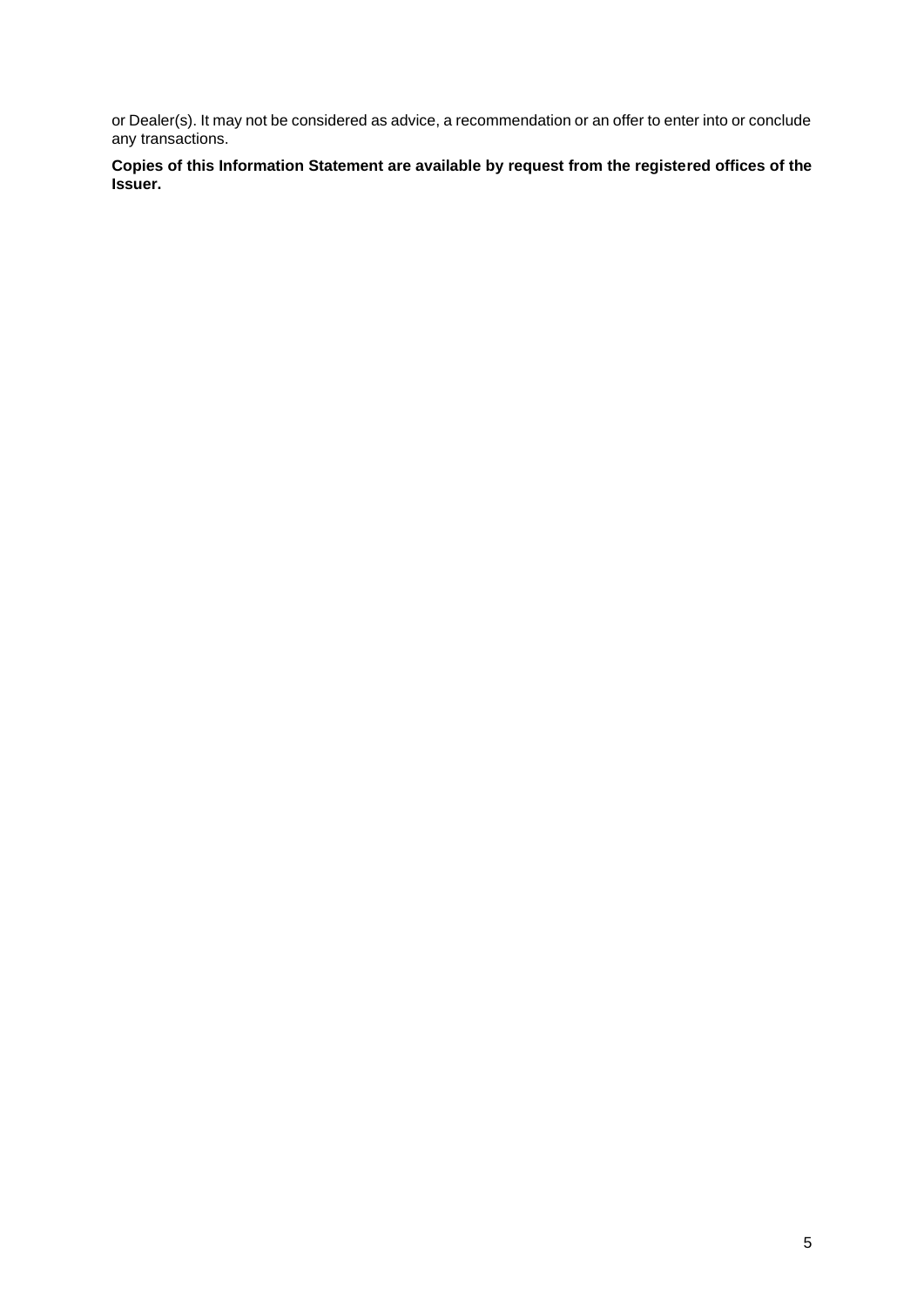## **INVESTOR CONSIDERATIONS/RISK FACTORS RELATED TO MOMENTUM METROPOLITAN LIFE LIMITED**

*Capitalised terms used in this section headed "Investor Considerations/Risk Factors related to Momentum Metropolitan Life Limited" shall bear the same meanings as used in the Terms and Conditions, except to the extent that they are separately defined in this section or this is clearly inappropriate from the context.* 

*The Issuer believes that the factors outlined below may affect its ability to fulfil its obligations under the Notes. All of these factors are contingencies which may or may not occur and the Issuer is not in a position to express a view on the likelihood of any such contingency occurring. In addition, factors which are material for the purpose of assessing the market risks associated with the Notes are also described below. The value of the Notes could decline due to any of these risks, and investors may lose some or all of their investment.*

*The Issuer believes that the factors described below represent the principal risks inherent in investing in the Notes, but the inability of the Issuer to pay interest, principal or other amounts on or in connection with any Notes may occur for other reasons which may not be considered significant risks by the Issuer based on information available to it at the Information Statement Date, or which it may not be able to anticipate at the Information Statement Date. Accordingly, the Issuer does not represent that the statements below regarding the risks of holding any Notes are exhaustive.* 

*Prospective investors should also read the detailed information set out elsewhere in the Programme Memorandum to reach their own views prior to making any investment decision.* 

*References below to the "Terms and Conditions", in relation to Notes, shall mean the "Terms and Conditions of the Notes" set out under the section of the Programme Memorandum headed "Terms and Conditions of the Notes".* 

#### **Factors that may affect the Issuer's ability to fulfil its obligations under Notes issued under the Programme**

### **Risks Relating to the Notes**

### *The Notes may not be a suitable investment for all investors*

Each potential investor in any Notes must determine the suitability of that investment in light of its own circumstances. In particular, each potential investor should:

- have sufficient knowledge and experience to make a meaningful evaluation of the Notes, the merits and risks of investing in the Notes and the information contained or incorporated by reference in the Programme Memorandum or any applicable supplement;
- have access to, and knowledge of, appropriate analytical tools to evaluate, in the context of its particular financial situation, an investment in the Notes and the impact such an investment will have on its overall investment portfolio;
- have sufficient financial resources and liquidity to bear all of the risks of an investment in the Notes, including Notes with principal or interest payable in one or more currencies, or where the currency for principal or interest payments is different from the potential investor's currency;
- understand thoroughly the terms of the Notes and be familiar with the behaviour of any relevant indices and financial markets; and
- be able to evaluate (either alone or with the help of a financial adviser) possible scenarios for economic, interest rate and other factors that may affect its investment and its ability to bear the applicable risks.

Some Notes are complex financial instruments. Sophisticated institutional investors generally do not purchase complex financial instruments as stand-alone investments. They purchase complex financial instruments as a way to reduce risk or enhance yield with an understood, measured and appropriate addition of risk to their overall portfolios. A potential investor should not invest in Notes which are complex financial instruments unless it has the expertise (either alone or with a financial adviser) to evaluate how the Notes will perform under changing conditions, the resulting effects on the value of the Notes and the impact this investment will have on the potential investor's overall investment portfolio.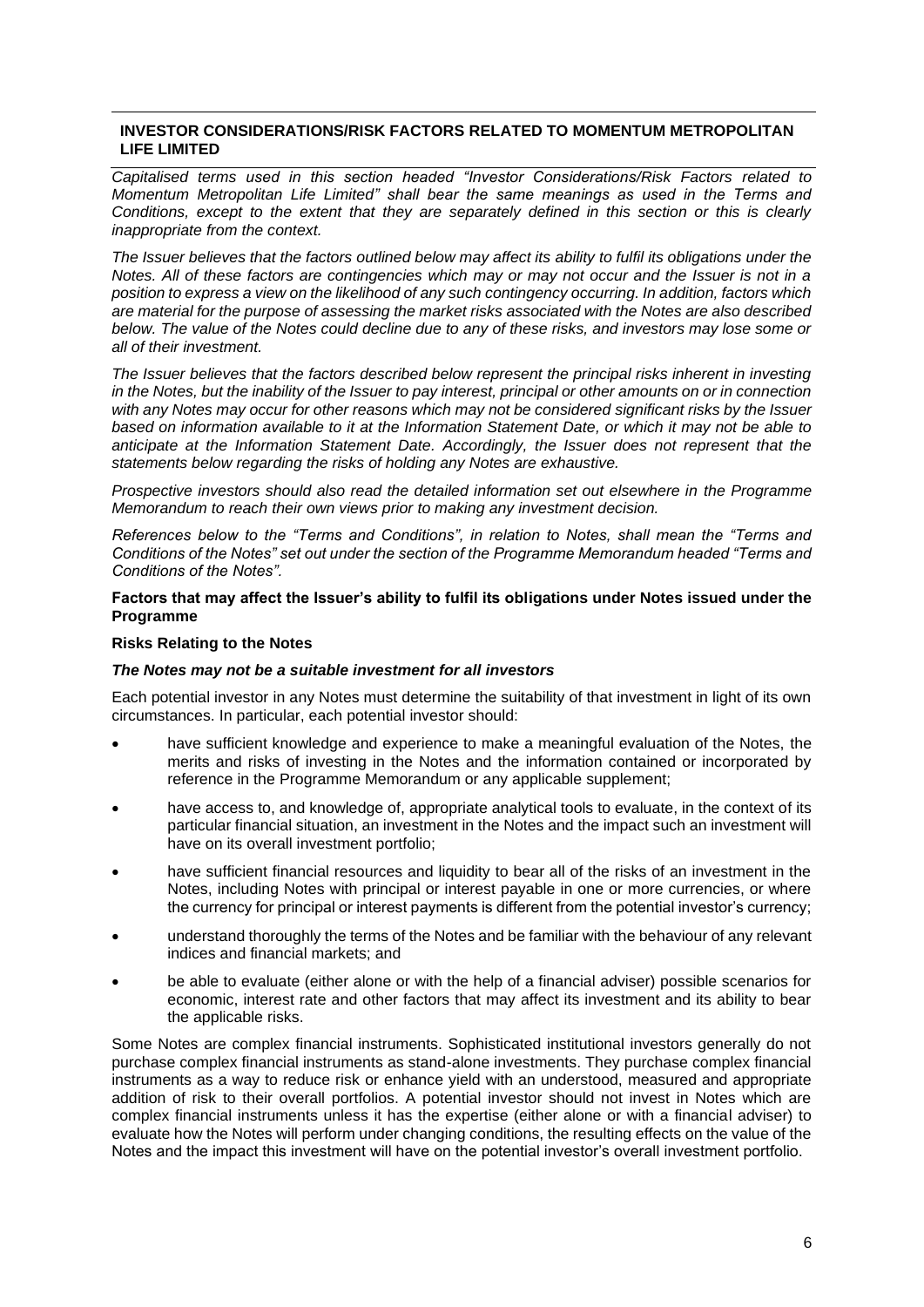### *There may not be an active trading market for the Notes*

Notes issued under the Programme will be new securities which may not be widely distributed and for which there is currently no active trading market (unless in the case of any particular Tranche, such Tranche is to be consolidated with and form a single series with a Tranche of Notes which is already issued). If the Notes are traded after their initial issuance, they may trade at a discount to their initial offering price, depending upon prevailing interest rates, the market for similar securities, general economic conditions and the financial condition of the Issuer. There is no assurance as to the development or liquidity of any trading market for any particular Tranche of Notes.

## *The Notes may be redeemed prior to maturity*

Unless in the case of any particular Tranche of Notes the Applicable Pricing Supplement specifies otherwise, in the event that the Issuer would be obliged to increase the amounts payable in respect of any Notes due to any withholding or deduction for or on account of any present or future taxes, duties, assessments or governmental charges of whatever nature imposed, levied, collected, withheld or assessed by or on behalf of the government of South Africa or any political subdivision thereof or any authority therein or thereof having power to tax, the Issuer may redeem all outstanding Notes in accordance with the Conditions.

If in the case of any particular Tranche of Notes, such Notes are no longer or will no longer qualify as capital for purposes of the capital adequacy requirement applicable to the Issuer under the Regulatory Capital Requirement, the Issuer may redeem the relevant Notes in accordance with Condition 10.4 (*Early Redemption/Substitution following the occurrence of a Capital Disqualification Event*).

In addition, if in the case of any particular Tranche of Notes the Applicable Pricing Supplement specifies that the Notes are redeemable at the Issuer's option in certain other circumstances, the Issuer may choose to redeem the Notes at times when prevailing interest rates may be relatively low. In such circumstances an investor may not be able to reinvest the redemption proceeds in a comparable security at an effective interest rate as high as that of the relevant Notes.

#### *Because uncertificated Notes are held in the CSD, investors will have to rely on their procedures for transfer, payment and communication with the Issuer*

Notes issued under the Programme which are listed on the Interest Rate Market of the JSE or such other or additional Financial Exchange and/or held in the CSD may, subject to Applicable Laws and the Applicable Procedures, be issued in uncertificated form. Unlisted Notes may also be held in the CSD in uncertificated form. Notes held in the CSD will be issued, cleared and settled in accordance with the Applicable Procedures through the electronic settlement system of the CSD. Except in the limited circumstances described in the Terms and Conditions, investors will not be entitled to receive Individual Certificates. The CSD will maintain records of the Beneficial Interests in Notes and/or issued in uncertificated form, which are held in the CSD (whether such Notes are listed or unlisted). Investors will be able to trade their Beneficial Interests only through the CSD and in accordance with the Applicable **Procedures** 

Payments of principal and/or interest in respect of uncertificated Notes will be made to the CSD or the Participants and the Issuer will discharge its payment obligations under the Notes by making payments to or to the order of the CSD or the Participants for distribution to their account holders. A holder of a Beneficial Interest in uncertificated Notes, whether listed or unlisted, must rely on the procedures of the CSD to receive payments under the relevant Notes. Each investor shown in the records of the CSD or the Participants, as the case may be, shall look solely to the CSD or the Participant, as the case may be, for their share of each payment so made by the Issuer to the registered holder of such uncertificated Notes. The Issuer has no responsibility or liability for the records relating to, or payments made in respect of, such Beneficial Interests.

Holders of Beneficial Interests in uncertificated Notes will not have a direct right to vote in respect of the relevant Notes. Instead, such holders will be permitted to act only to the extent that they are enabled by the CSD to appoint appropriate proxies.

### *Recourse to the JSE Debt Guarantee Fund Trust*

The holders of Notes that are not listed on the Interest Rate Market of the JSE will have no recourse against the JSE Debt Guarantee Fund Trust. Claims against the JSE Debt Guarantee Fund Trust may only be made in respect of the trading of Notes listed on the Interest Rate Market of the JSE and in accordance with the rules of the JSE Debt Guarantee Fund Trust. Unlisted notes are not regulated by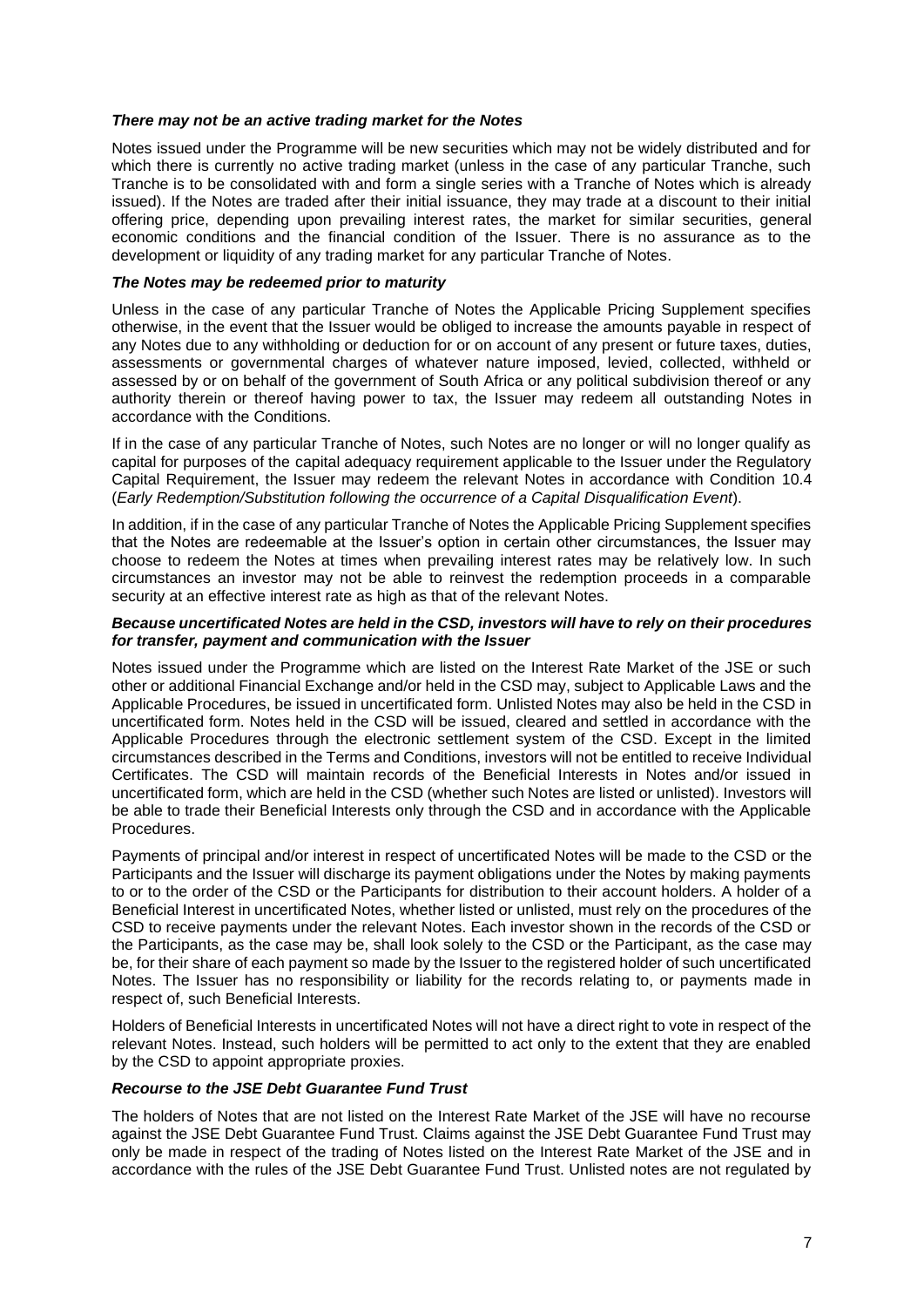the JSE.

#### *Credit Rating*

Tranches of Notes issued under the Programme, the Issuer and/or the Guarantor and/or the Programme, as the case may be, may be rated or unrated. A Rating is not a recommendation to buy, sell or hold securities and may be subject to suspension, reduction or withdrawal at any time by the assigning Rating Agency. Any adverse change in an applicable credit rating assigned to any Notes, the Issuer, the Guarantor and/or the Programme could adversely affect the trading price for the Notes issued under the Programme.

Any amendment in the Rating of the Issuer and/or the Guarantors and/or the Programme and/or a Tranche of Notes, as the case may be, after the Information Statement Date, will be announced on SENS in accordance with the JSE timelines.

#### *Risks related to the structure of the particular issue of Notes*

A wide range of Notes may be issued under the Programme. A number of these Notes may have features which contain particular risks for potential investors. Set out below is a description of certain such features:

#### *Notes subject to optional redemption by the Issuer*

An optional redemption feature is likely to limit the market value of the Notes. During any period when the Issuer may elect to redeem the Notes, the market value of those Notes generally will not rise substantially above the price at which they can be redeemed. This also may be true prior to any redemption period. The Issuer may be expected to redeem Notes when its cost of borrowing is lower than the interest rate on the Notes. At those times, an investor generally would not be able to re-invest the redemption proceeds at an effective interest rate as high as the interest rate on the Notes being redeemed and may only be able to do so at a significantly lower rate. Potential investors should consider reinvestment risk in light of other investments available at that time.

#### *Index-Linked and Dual Currency Notes*

The Issuer may issue Notes the terms of which provide for interest or principal payable in respect of such Notes to be determined by reference to an index or formula, to changes in the prices of securities or commodities, to movements in currency exchange rates or other factors (each, a **Relevant Factor**) or with principal or interest payable in one or more currencies which may be different from the currency in which the Notes are denominated. Potential investors should be aware that:

- the market price of such Notes may be volatile;
- no interest may be payable on such Notes;
- payments of principal or interest on such Notes may occur at a different time or in a different currency than expected;
- the amount of principal payable at redemption may be less than the Nominal Amount of such Notes or even zero;
- a Relevant Factor may be subject to significant fluctuations that may not correlate with changes in interest rates, currencies or other indices;
- if a Relevant Factor is applied to Notes in conjunction with a multiplier greater than one or contains some other leverage factor, the effect of changes in the Relevant Factor on principal or interest payable is likely to be magnified; and
- the timing of changes in a Relevant Factor may affect the actual yield to investors, even if the average level is consistent with their expectations. In general, the earlier the change in the Relevant Factor, the greater the effect on yield.

### *Partly-paid Notes*

The Issuer may issue Notes where the issue price is payable in more than one instalment. Failure to pay any subsequent instalment could result in an investor losing all of its investment.

#### *Notes issued at a substantial discount or premium*

The market values of securities issued at a substantial discount or premium from their principal amount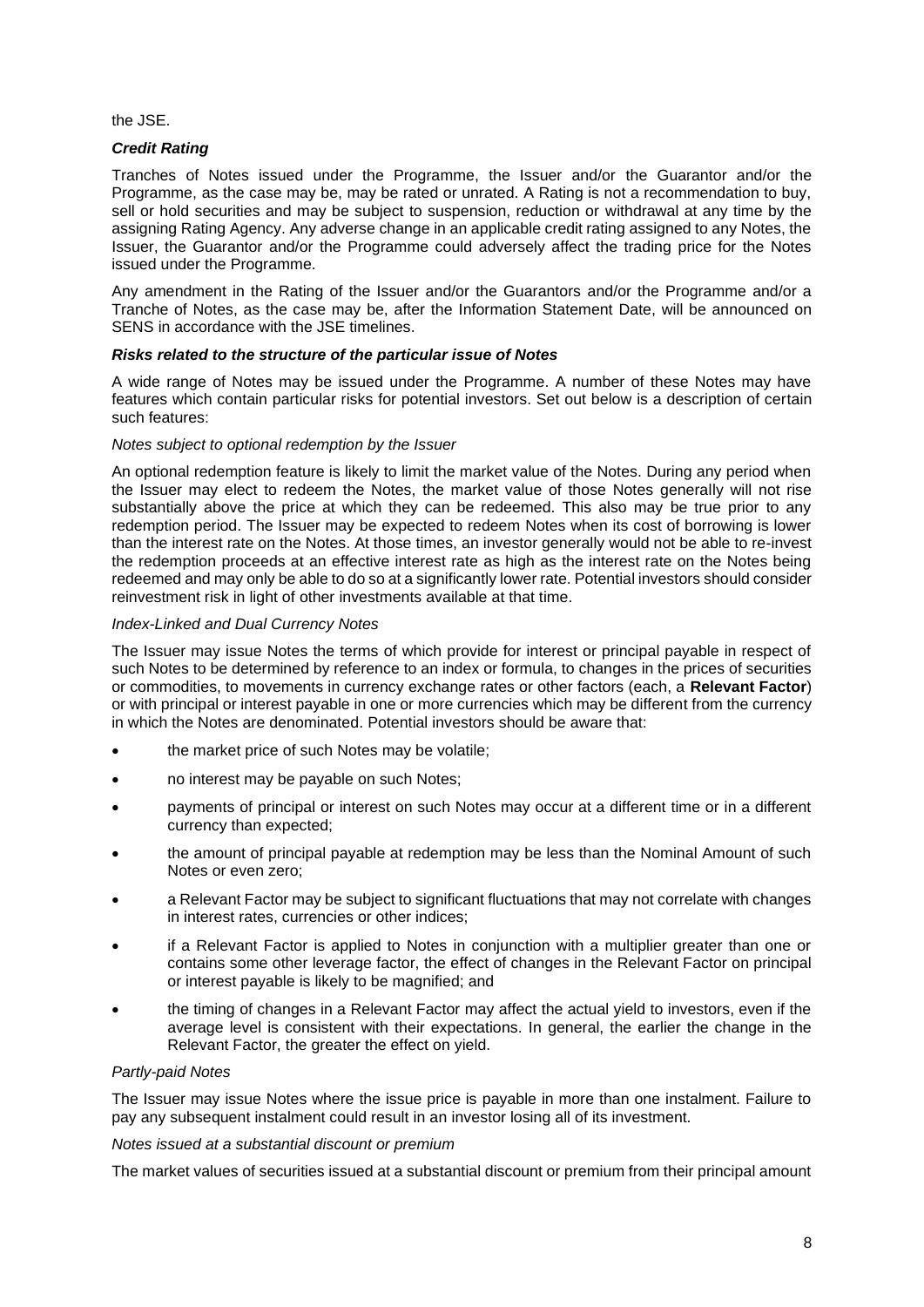tend to fluctuate more in relation to general changes in interest rates than do prices for conventional interest-bearing securities. Generally, the longer the remaining term of the securities, the greater the price volatility as compared to conventional interest-bearing securities with comparable maturities.

### *Variable Rate Notes with a multiplier or other leverage factor*

Notes with variable interest rates can be volatile investments. If they are structured to include multipliers or other leverage factors, or caps or floors, or any combination of those features or other similar related features, their market values may be even more volatile than those for securities that do not include those features.

## *Fixed/Floating Rate Notes*

Fixed/Floating Rate Notes may bear interest at a rate that the Issuer may elect to convert from a fixed rate to a floating rate, or from a floating rate to a fixed rate. The Issuer's ability to convert the interest rate will affect the secondary market and the market value of such Notes since the Issuer may be expected to convert the rate when it is likely to produce a lower overall cost of borrowing. If the Issuer converts from a fixed rate to a floating rate, the spread on the Fixed/Floating Rate Notes may be less favourable than then prevailing spreads on comparable Floating Rate Notes tied to the same reference rate. In addition, the new floating rate may at any time be lower than the rates on other Notes. If the Issuer converts from a floating rate to a fixed rate, the fixed rate may be lower than then prevailing rates on its Notes.

### *Notes where denominations involve integral multiples: Individual Certificates*

In relation to any issue of Notes which have denominations consisting of a minimum Specified Denomination plus one or more higher integral multiples of another smaller amount, it is possible that such Notes may be traded in amounts that are not integral multiples of such minimum Specified Denomination. In such a case a holder who, as a result of trading such amounts, holds an amount which is less than the minimum Specified Denomination in his account with the relevant clearing system at the relevant time may not receive an Individual Certificate in respect of such holding and would need to purchase a Nominal Amount of Notes such that its holding amounts to a minimum Specified Denomination.

If Individual Certificates are issued, holders should be aware that Individual Certificates which have a denomination that is not an integral multiple of the minimum Specified Denomination may be illiquid and difficult to trade.

## *Modification and waivers and substitution*

The Conditions contain provisions for calling meetings of Noteholders to consider matters affecting their interests generally. These provisions permit defined majorities to bind all Noteholders including Noteholders who did not attend and vote at the relevant meeting and Noteholders who voted in a manner contrary to the majority.

## *Regulatory approval*

In granting approval for the issue of Notes, the Regulator may set out certain conditions, including the prior consent of the Regulator to an early redemption of the Notes or the repayment of amounts due in respect of the Notes following an Event of Default. There can be no assurance that the approval of the Regulator will be granted upon the occurrence of these events. Further, the Regulator has the ability to require that principal and/or interest is deferred as per Condition 9.3 (*Deferred Payment*) which may result in investors not receiving their monies on a timely basis.

### *Change of law*

The Notes are governed by, and will be construed in accordance with, South African law in effect as at the Information Statement Date. No assurance can be given as to the impact of any possible judicial decision or change to South African law or administrative practice in South Africa after the Information Statement Date.

### *Legal investment considerations may restrict certain investments*

The investment activities of certain investors are subject to legal investment laws and regulations, or review or regulation by certain authorities. Each potential investor should consult its legal advisers to determine whether and to what extent (i) the Notes are legal investments for it; (ii) the Notes can be used as collateral for various types of borrowing; and (iii) other restrictions apply to its purchase or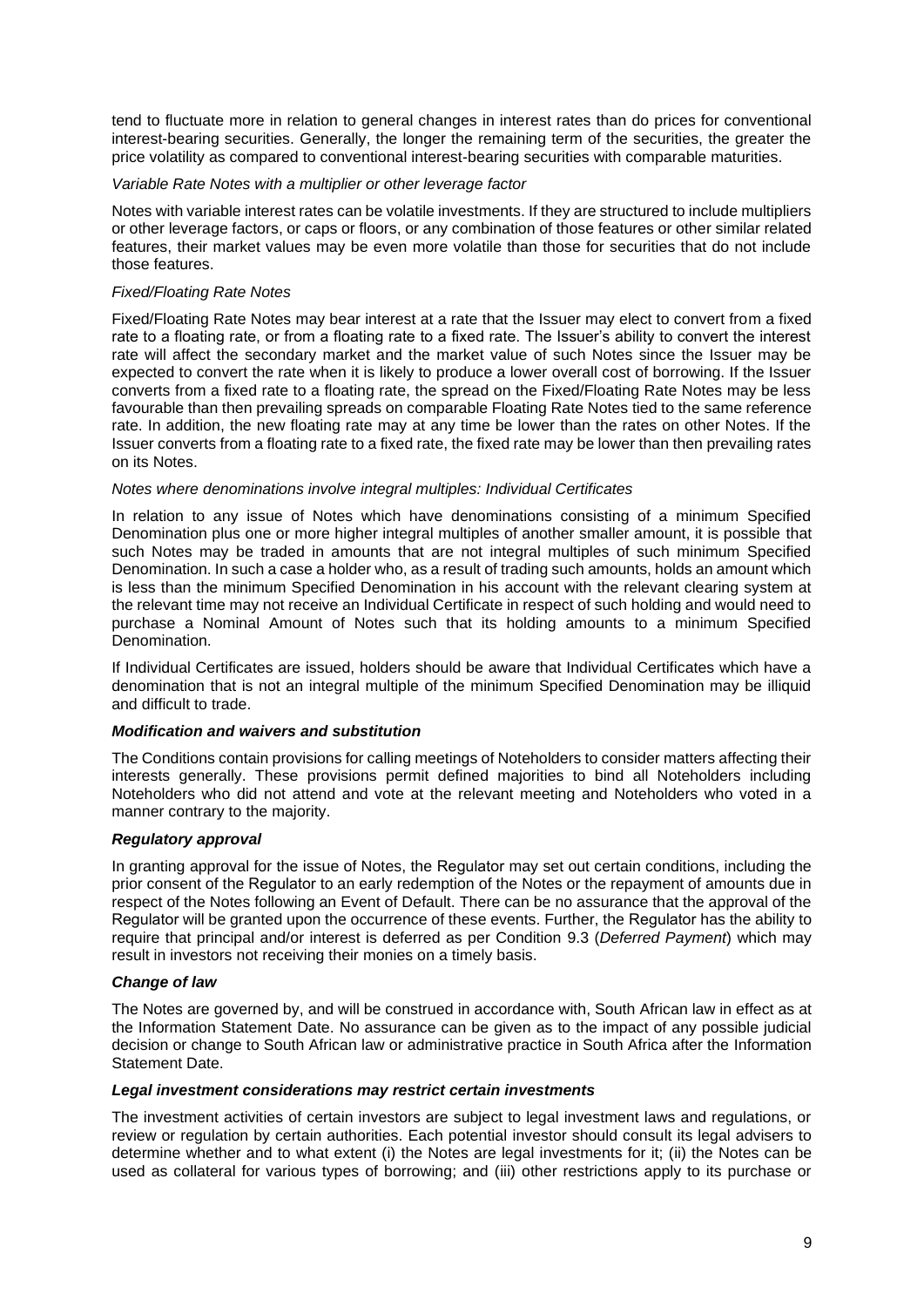pledge of any Notes. Financial institutions should consult their legal advisers or the appropriate regulators to determine the appropriate treatment of the Notes under any applicable risk-based capital or similar rules.

## *Regulatory Capital Requirement - Financial Soundness and Governance and Operational Standards*

The new Insurance Act, 2017 came into effect on 1 July 2018 (the **Insurance Act**). The Insurance Act established the principle of proportionality, which means that the regulatory requirements are to be applied in a manner which is proportionate to the nature, scale and complexity of the risks inherent to the business of an insurer and insurance group. The Insurance Act provides for a number of matters to be addressed in Prudential Standards issued by the Regulator, these matters relate to financial soundness, governance, disclosure and operational matters. The Regulator has grouped the Prudential Standards into Financial Soundness Prudential Standards and Governance and Operational Standards. The Solvency Assessment Management regime, which was aimed at the protection of policyholders and beneficiaries, informed the Prudential Standards.

The Financial Soundness Standards for Insurers provide the first pillar of regulatory assurance around the capacity of insurers to meet their financial promises. The Governance and Operational Standards provide a second pillar of regulatory assurance, aimed at ensuring insurers maintain a minimum standard of sound governance and prudent business management.

## *Prudential Standards for Financial Soundness*

An insurer must at all times maintain its business in a financially sound condition, by holding eligible own funds (capital) that are at least equal to the minimum capital requirement or solvency capital requirement, as prescribed by the Regulator, whichever is the greater. The Financial Soundness Standards sets out the high-level framework for assessing the financial soundness of South African insurers from a regulatory perspective and are designed to ensure that insurers can meet policyholder obligations by holding own funds of sufficient quality and quantity to absorb significant unforeseen losses arising from the risks associated with an insurer's activities. The Standards address matters of assessing how much eligible own funds an insurer actually holds and how much it is required to hold for regulatory purposes.

## *Governance and Operational Standards*

The Governance and Operational Standards contain the minimum requirements for governance, from board structures through to the allocation of roles and responsibilities within an insurer. Since insurers absorb risk from the economy, it is essential they manage those risks professionally and prudently. The Governance and Operational Standards also establish the Prudential Authority's minimum requirements for an insurer's approach to risk management and control; fitness and propriety of key persons responsible for critical functions and activities within an insurer's business, and significant owners; oversight of outsourcing arrangements; controls around transfers of business from one insurer to another and other significant transactions.

## *Changing Regulatory and Business Landscape*

The FSR Act underpins the Twin Peaks approach to regulation which is characterised by separate prudential and market conduct regulators. The FSR Act created the Prudential Authority (located at the South African Reserve Bank) which is mandated to amongst other things, promote and enhance the safety and soundness of financial institutions, and the Financial Sector Conduct Authority which is mandated to regulate market conduct in the financial sector. To support the Twin Peak approach a number of existing financial sector laws were amended (e.g. Financial Advisory and Intermediary Services Act); new financial sector laws came into effect (e.g. Insurance Act) and a number of additional financial sector laws and other legislative changes are still under development (e.g. the Conduct of Financial Institutions Act and the Financial Sector Laws Act).

In granting its approval for the issue of the Notes, the Regulator has set out certain conditions associated with the approval, including the prior consent of the Regulator to an early redemption of Notes or the repayment of amounts due in respect of the Notes following an Event of Default. There can be no assurance that the approval of the Regulator will be granted upon the occurrence of any of these events.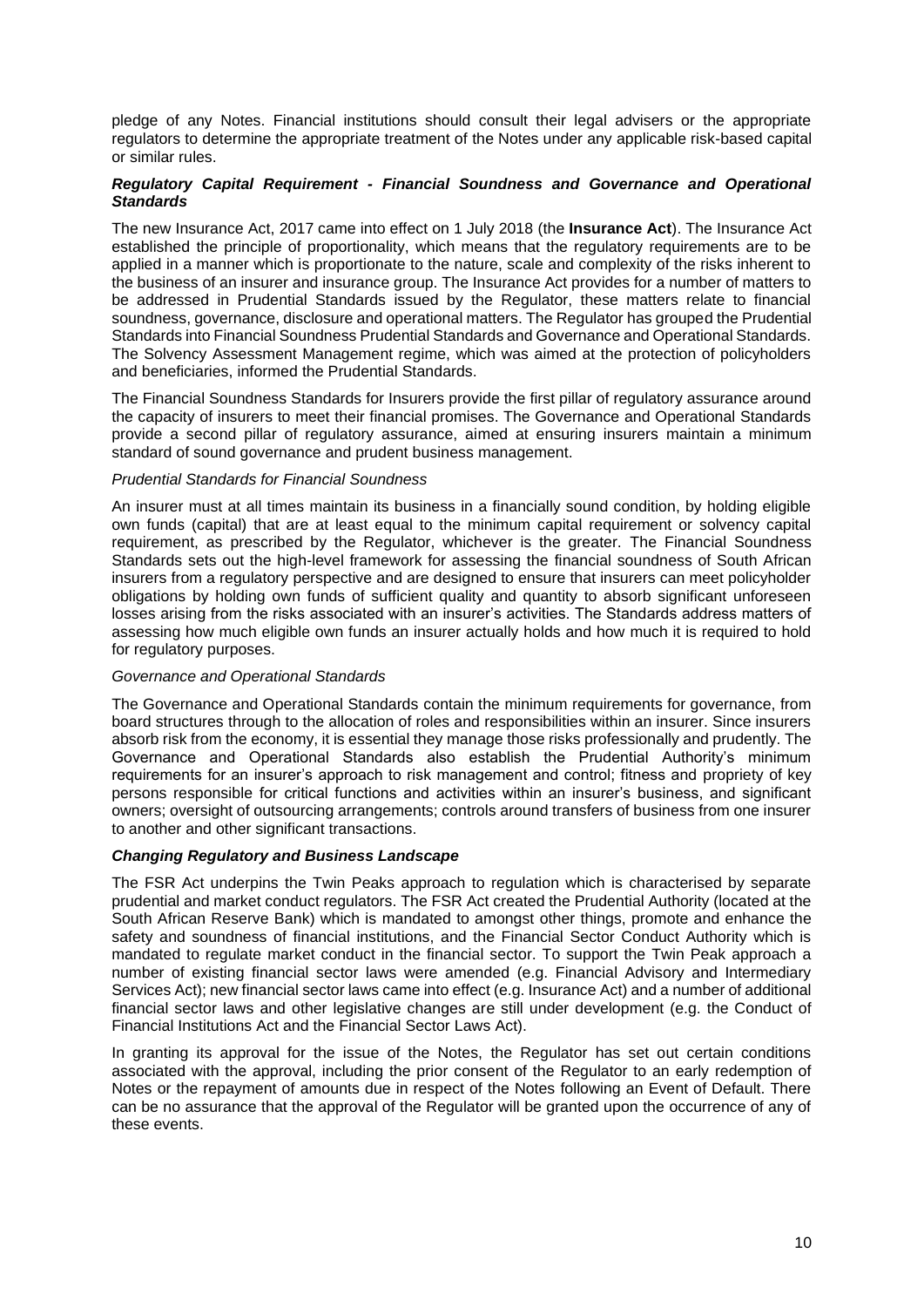### *Risks associated with the Financial Condition of the Momentum Metropolitan Life Limited*

Timely and ultimate payment of principal and interest on the Notes depends on the financial condition of the Issuer. The financial condition of the Issuer may be affected by many business and operational factors, including but not limited to legislative or regulatory changes such as new prudential requirements, industry wide issues, market conditions or investor confidence, as well as issues specific to the *Momentum Metropolitan Life Limited* such as mortality experience on its portfolio, investment return below expectation, its cost base and the sentiments of policyholders and distributions following management actions. Other risks, as highlighted in "*Description of Momentum Metropolitan Life Limited*" can also affect the timely payment of interest and principal.

## **Risks Relating to the Issuer's Business**

Risks affecting the business of the Issuer are set out in the section of this Information Statement headed "*Description of Momentum Metropolitan Life Limited*".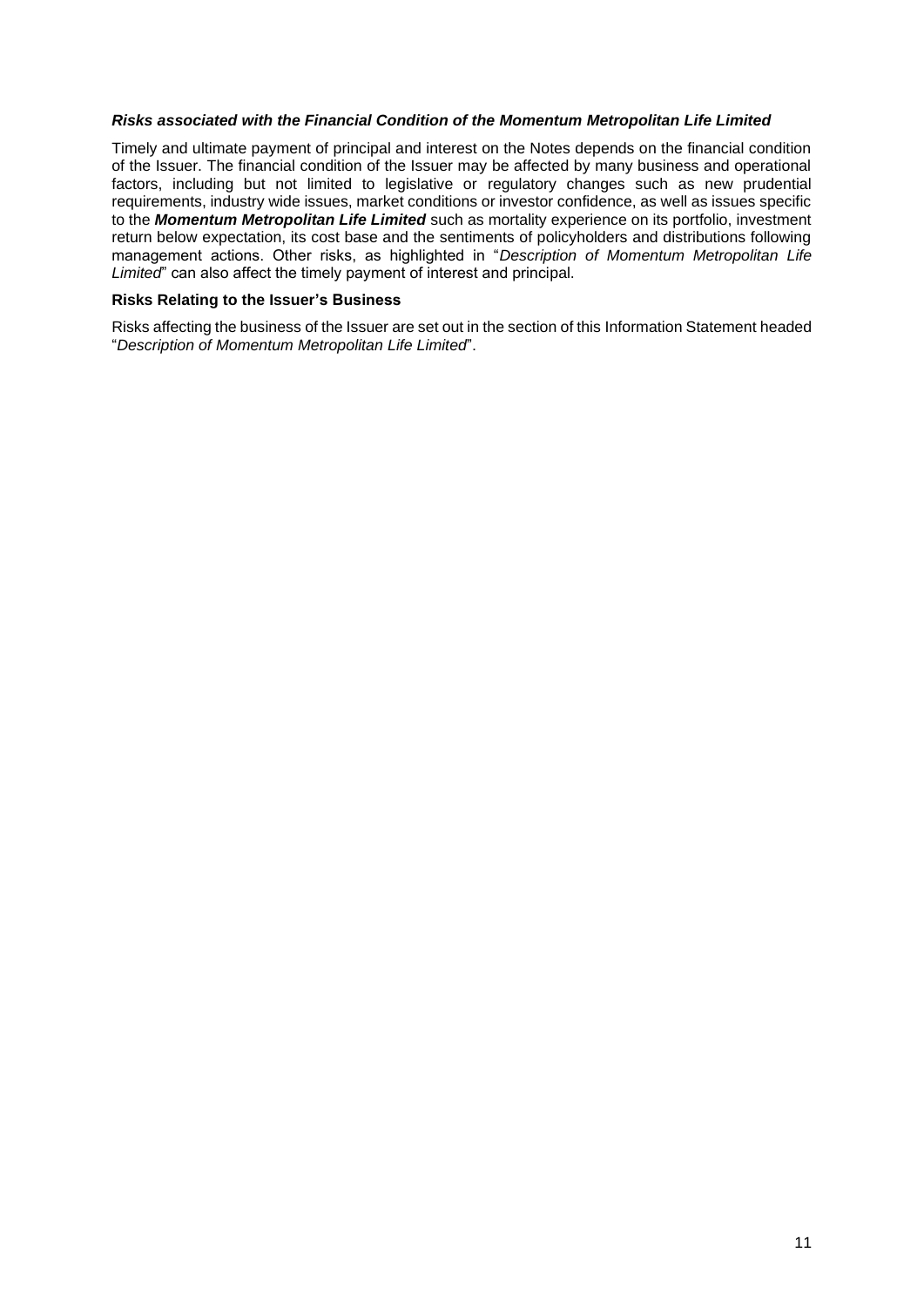## **DESCRIPTION OF MOMENTUM METROPOLITAN LIFE LIMITED**

*Capitalised words used in this section headed "Description of Momentum Metropolitan Life Limited" shall bear the same meanings as used in the Terms and Conditions, except to the extent that they are separately defined in this section or this is clearly inappropriate from the context.*

## 1. **INTRODUCTION**

Momentum Metropolitan Life Limited (the **Issue**r or **Momentum Metropolitan**) is a wholly owned subsidiary of Momentum Metropolitan Holdings Limited (**MMH**). MMH is a South African based financial services group listed on the JSE, the Namibian Stock Exchange and A2X Markets (**A2X**).

Through its client-facing brands Metropolitan and Momentum, with Multiply (wellness and rewards programme), as well as other specialist brands, including Guardrisk and Eris, MMH enables business and people from all walks of life to achieve their financial goals and life aspirations.

MMH helps people grow their savings, protect what matters to them and invest for the future. The company assists organisations to care for and reward their employees and members. Through its own network of advisers or via independent brokers and utilising new platforms, MMH provides practical financial solutions for people, communities and businesses.

As at the Information Statement Date, MMH and its Subsidiaries (the **Group**) organisational structure is as follows:



### 2. **BACKGROUND AND HISTORY**

MMH was created in December 2010 with the merger of Momentum Group Limited and Metropolitan Holdings Limited. After consultation with the Financial Sector Conduct Authority (**FSCA**), who was the primary regulatory body at the time, MMH applied to the High Court of South Africa for the approval of the amalgamation of its two main long-term insurance licences, being Momentum Group Limited and Metropolitan Life Limited. As a preparatory step for this legal amalgamation of the long-term insurance licences, Momentum Group Limited changed its name to MMI Group Limited, and then subsequently changed the name to "*Momentum Metropolitan Life Limited*". The court approval for the amalgamation was granted on 20 May 2013 and the assets and liabilities of Metropolitan Life Limited were sold to Momentum Metropolitan Life Limited on this date.

Metropolitan and Momentum remain the two main client facing brands through which the Issuer conducts business.

## 3. **OWNERSHIP AND CONTROL**

The holding company of the Issuer is MMH, and the major shareholder in MMH was Rand Merchant Insurance Holdings Limited (**RMI**), prior to the unbundling by RMI of its shareholding in Momentum Metropolitan Holdings. Following the unbundling by RMI in April 2022, the major shareholder is Coronation Fund Managers Limited.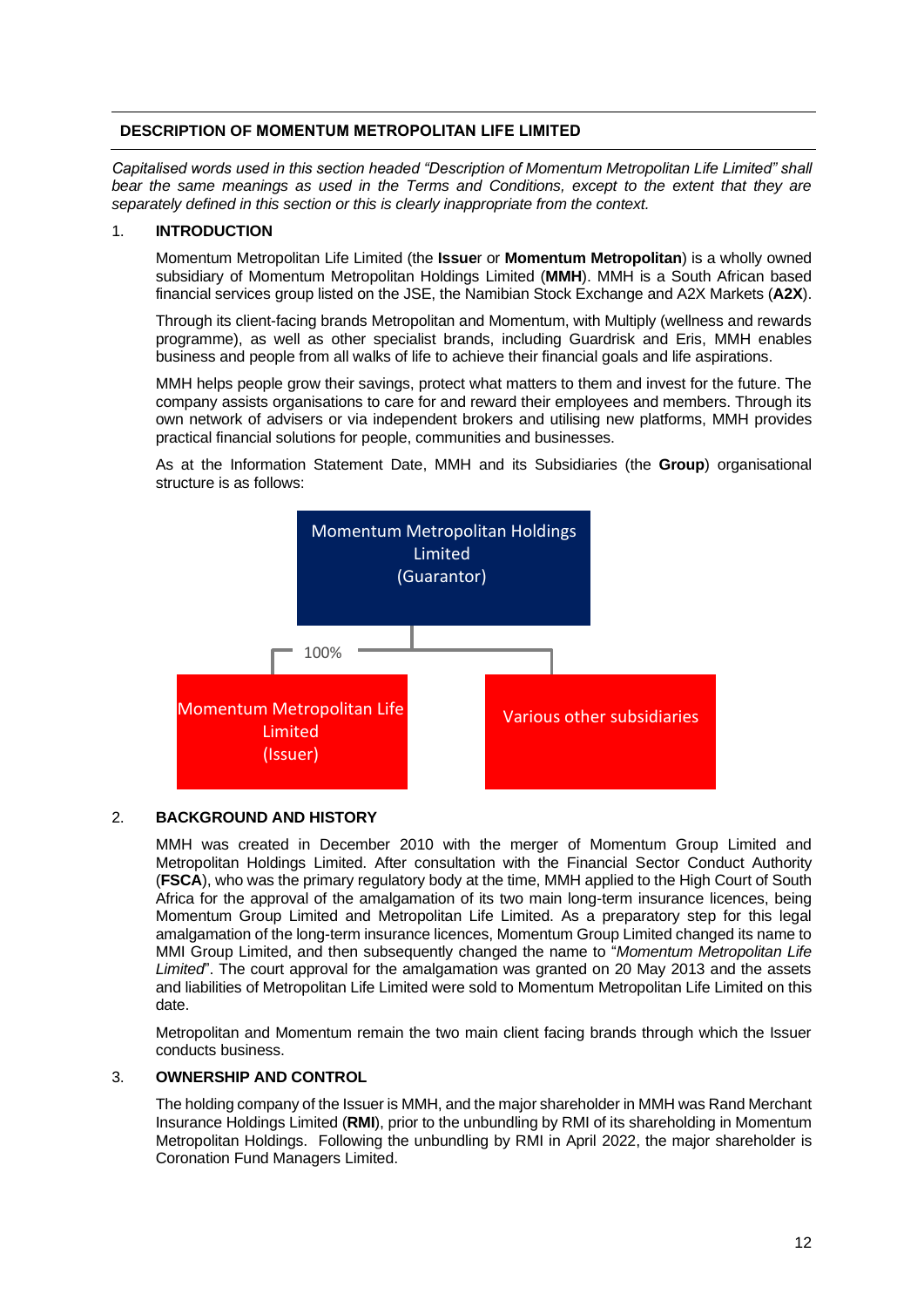Please refer to the following website link for an updated view of the shareholding structure:

<https://www.momentummetropolitan.co.za/en/about/shareholder-structure>

#### **REVIEW OF OPERATIONS/DESCRIPTION OF BUSINESS**

Management has determined the operating segments based on the way the business is managed. The reports used by the chief operating decision-makers and members of the executive committee to make strategic decisions reflect this.

The company has a segmental reporting view that is aligned with the client-centric goals of the company. The client-centric reporting view reflects the following segments:

- **Momentum Life:** Momentum Life provides Life insurance-based savings and estate administration that safeguard families from the financial uncertainty that comes with serious illness, disability or death and offers peace of mind through unique flexible solutions. It provides long-term; protection through the Myriad policies, savings through Investor and traditional product ranges, financial planning assistance through Momentum Financial Planning (**MFP**) and estate administration and estate liquidity benefit through Momentum Trust.
- **Momentum Investments:** The Momentum Investments business builds portfolios for its clients that are specifically designed to deliver desired investment outcomes with the lowest possible level of risk of capital loss, volatility and of missing the intended target. To achieve this result, the business makes a number of multi-asset portfolios available to its clients, blending both local and international asset classes. In general, where scale and efficiency are benefits, the capability is manufactured within the team (e.g. fixed income and passives). Where different styles outperform over different periods and there are capacity constraints, management tends to be outsourced (such as equities). For the retail market, these investment solutions are offered on its local and offshore platforms with a number of different pooling structures to ensure efficient delivery. The core driver of revenue is the ability to attract assets onto various platforms and to ensure that, as appropriate, they are invested in internal investment solutions**.**
- **Metropolitan Life**: Metropolitan Life provides long-term protection through customisable funeral cover, life and disability cover. It also provides savings for life goals as well as through post-retirement solutions including capital preservation, life and living annuities.
- **Momentum Corporate**: Momentum Corporate provides employee benefit products and services such as Group Risk Solutions, Umbrella Fund, Structured investment and annuities, asset consulting and retirement administration and engagement solutions which includes Multiply for Corporates and Smart Solutions.
- **Momentum Metropolitan Health**: Momentum Metropolitan's Health business provides long-term; healthcare funding solutions, integrated health administration and managed care, and risk management. It offers these services to the public sector, corporates, mining, and retail clients in South Africa and supports Africa and India operations with solutions, risk management and systems.
- **Momentum Metropolitan Africa**: Momentum Metropolitan Africa has operations in several countries outside South Africa, providing life insurance, non-life insurance, health, asset management and pension administration. The countries included are Botswana, Ghana, Kenya, Lesotho, Namibia, Mozambique and Uganda.
- **Non-Life Insurance:** This segment includes Guardrisk, which offers cell captive as well as other non-life insurance products and Momentum Insure, offering mostly personal lines insurance products.
- **New Initiatives:** Included under this segment are Aditya Birla Health Insurance (a joint investment with Aditya Birla Capital in their health insurance business in India, Momentum Money (a bundled transactional and savings solution), the operating expenses of Exponential Ventures (local and offshore venture capital funds with a focus on fintech and insuretech start-ups) and Momentum Consult (a standalone financial planning business operating under its own Financial Service Provider license).
- **Shareholders**: This segment represents the investment return earned on shareholder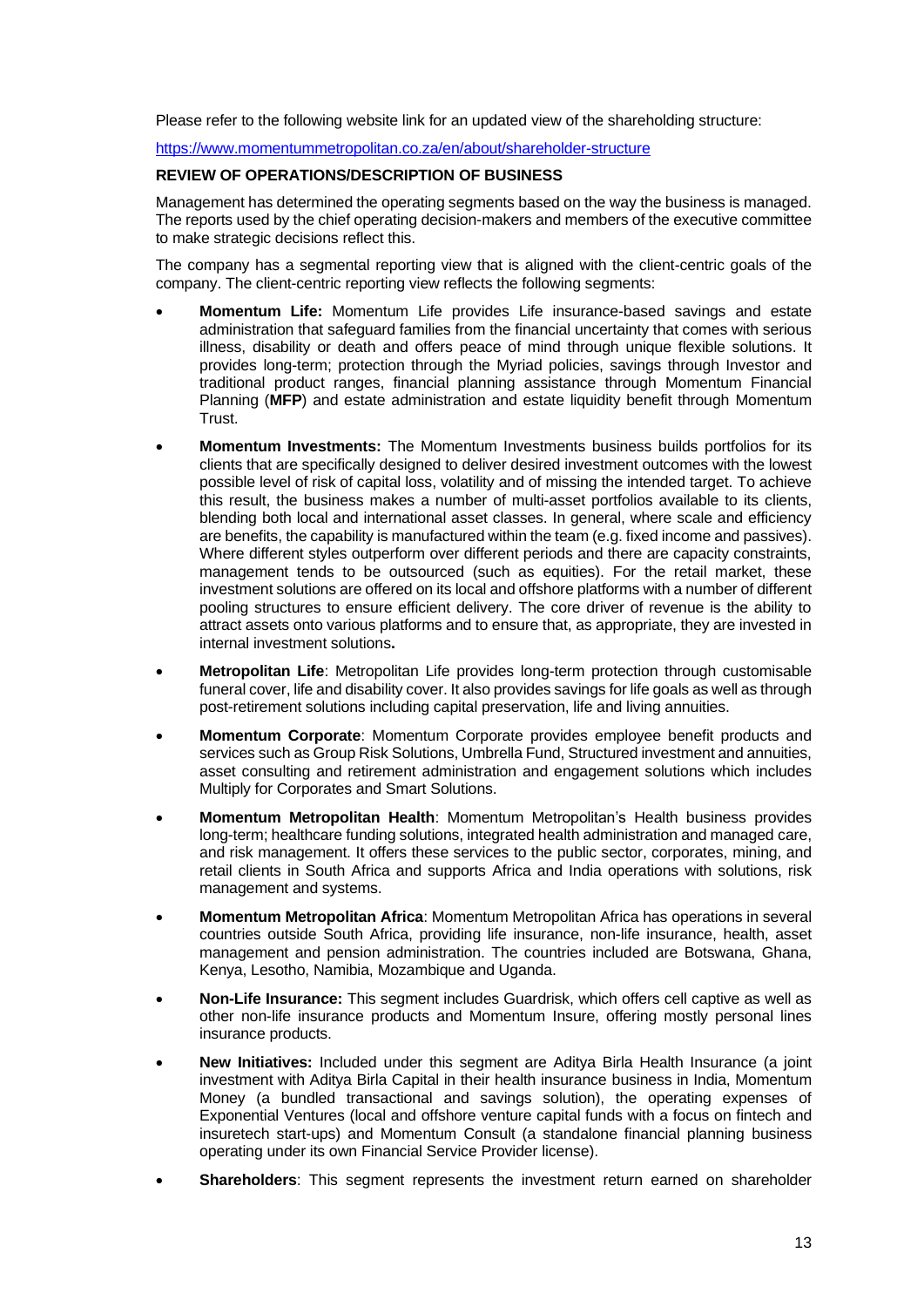capital of the Group's South African operations, plus investment return on venture capital fund investments, less the head office costs not allocated to other businesses.

Please refer to the following website link for an updated view of the Issuer's operating model:

<https://www.momentummetropolitan.co.za/en/about/operating-model>

Please refer to the following website link for an updated view of the Issuer's operations:

<https://www.momentummetropolitan.co.za/en/about/brands>

### 4. **RISK MANAGEMENT**

#### **Introduction**

The Issuer's risk philosophy recognises that managing risk is an integral part of generating shareholder value and enhancing stakeholder interests. It also recognises that an appropriate balance should be struck between entrepreneurial endeavour and sound risk management practice.

The Issuer's key risk management strategies are to:

- Understand the nature of the risks the Issuer is exposed to, the range of outcomes under different scenarios, and the capital required for assuming these risks.
- Manage shareholder value by generating a long-term sustainable return on the capital required to back the risks assumed.
- Ensure the protection of client interests by maintaining adequate solvency levels.
- Ensure that capital and resources are strategically focused on activities that generate the greatest value on a risk-adjusted basis.
- Create a competitive long-term advantage in the management of the business with greater responsibility to all stakeholders.

As at the Information Statement Date, the Issuer actively manages the following risk categories and types of risk:

| <b>Risk category</b> | <b>Description</b>                                                                                                                                               | Type of risk                                                                                                                                                                                             | Risk management                                                                                                                                                                                                                                                                                                                                                                                                                                                                       |
|----------------------|------------------------------------------------------------------------------------------------------------------------------------------------------------------|----------------------------------------------------------------------------------------------------------------------------------------------------------------------------------------------------------|---------------------------------------------------------------------------------------------------------------------------------------------------------------------------------------------------------------------------------------------------------------------------------------------------------------------------------------------------------------------------------------------------------------------------------------------------------------------------------------|
| Market risk          | Market risk is the risk of<br>arising<br>from<br>losses<br>adverse movements in<br>the level and/or volatility<br>financial<br>market<br>οf<br>prices and rates. | Equity risk<br>$\bullet$<br>Interest rate risk<br>$\bullet$<br>Credit spread risk<br>$\bullet$<br>Property risk<br>$\bullet$<br>Currency risk<br>٠<br>Inflation risk<br>Concentration risk<br>Basis risk | Managed in terms<br>of the Momentum<br>Metropolitan<br>Life<br>Limited<br>(MML)<br>Shareholder Asset<br>Liability<br>and<br>Management<br>Policy and Client<br><b>Investment Policy.</b><br><b>Balance</b><br>The <sub>J</sub><br>Sheet<br>Management<br>(BSM) function is<br>responsible for the<br>day-to-day<br>management<br>οf<br>the Issuer's market<br>risks, with<br>the<br>Capital<br>and<br>Investment<br>(CIC)<br>Committee<br>is<br>sub-<br>that<br>a<br>committee of the |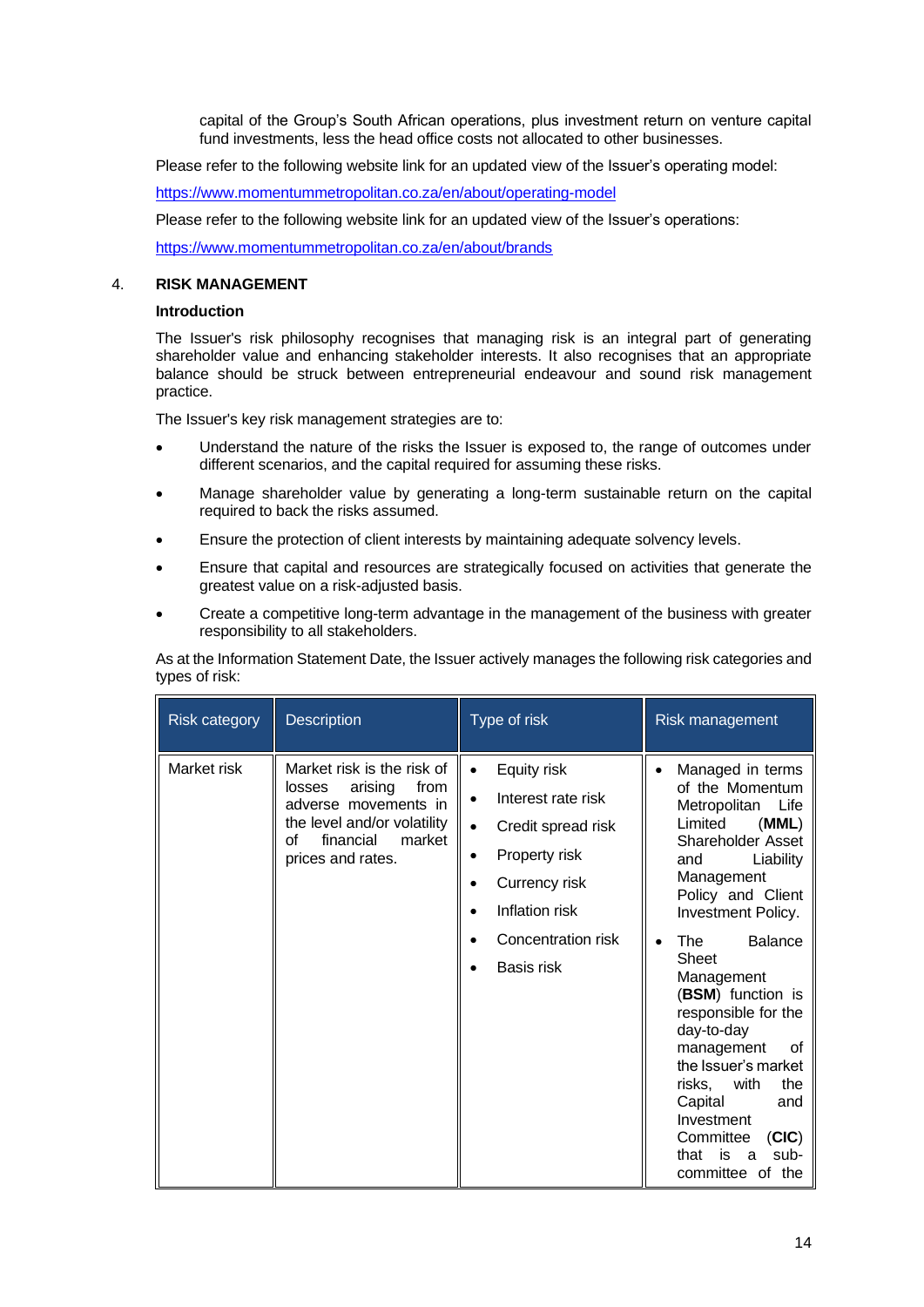| <b>Risk category</b> | Description                                                                                                                                                                                                                                                                                                                                                                                           | Type of risk                                                                                                                                | Risk management                                                                                                                                                                                                                                                                                                                                                                                                                                                                                                                                 |
|----------------------|-------------------------------------------------------------------------------------------------------------------------------------------------------------------------------------------------------------------------------------------------------------------------------------------------------------------------------------------------------------------------------------------------------|---------------------------------------------------------------------------------------------------------------------------------------------|-------------------------------------------------------------------------------------------------------------------------------------------------------------------------------------------------------------------------------------------------------------------------------------------------------------------------------------------------------------------------------------------------------------------------------------------------------------------------------------------------------------------------------------------------|
|                      |                                                                                                                                                                                                                                                                                                                                                                                                       |                                                                                                                                             | MML<br>executive<br>committee<br>and<br>the<br>chaired<br>by<br><b>MML</b><br>financial<br>director, providing<br>oversight over the<br>functions<br>performed by the<br><b>BSM</b> function.<br>The Risk Capital<br>Compliance<br>and<br>Committee (RCC)<br>provides oversight<br>over market risks<br>assumed<br>on<br>behalf<br>οf<br>shareholders and<br>overall<br>assumes<br>responsibility<br>for<br>shareholder<br>market risks<br>in.<br>MML. The MML<br>Product<br>Management<br>Committee<br>provides oversight<br>the<br>over       |
| Credit risk          | Credit risk is the risk of<br>losses arising from the<br>potential<br>that<br>a<br>counterparty will fail to<br>meet its obligations in<br>accordance with agreed<br>terms. It arises from<br>investment<br>and<br>noninvestment<br>activities.<br>such<br>as<br>reinsurance credit risk,<br>unsecured<br>lending,<br>from<br>amounts<br>due<br>intermediaries,<br>policy<br>loans and scrip lending. | Concentration risk<br>$\bullet$<br>Counterparty<br>default risk<br>Downgrade<br>$\bullet$<br>or<br>migration<br>risk<br>(portfolio quality) | of<br>management<br>policyholder<br>market risk.<br>Managed in terms<br>of the MML credit<br>policy,<br>shareholder credit<br>policy and client<br>investment policy.<br>The BSM function<br>is responsible for<br>the<br>day-to-day<br>management<br>οf<br>the Issuer's credit<br>risks, with the CIC<br>that<br>sub-<br>is<br>a<br>committee of the<br>MML<br>executive<br>committee<br>and<br>chaired<br>the<br>by<br>MML<br>financial<br>director, providing<br>oversight over the<br>functions<br>performed by the<br><b>BSM</b> function. |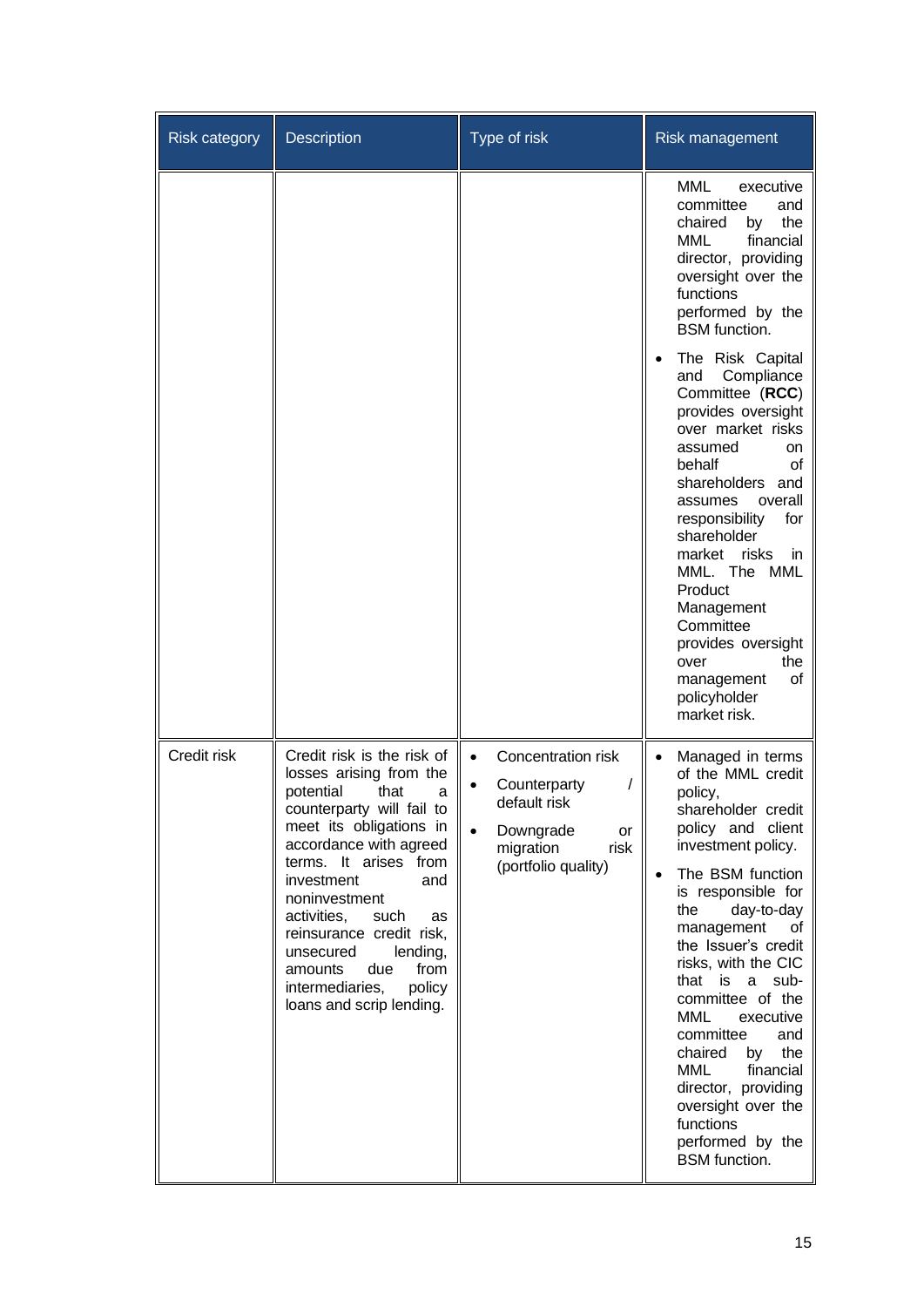| <b>Risk category</b> | Description                                                                                                                                                                                                                                             | Type of risk                                                                              | Risk management                                                                                                                                                                                                                                                                                                                                                                                                                                                                                                                                                                                                                                                                               |
|----------------------|---------------------------------------------------------------------------------------------------------------------------------------------------------------------------------------------------------------------------------------------------------|-------------------------------------------------------------------------------------------|-----------------------------------------------------------------------------------------------------------------------------------------------------------------------------------------------------------------------------------------------------------------------------------------------------------------------------------------------------------------------------------------------------------------------------------------------------------------------------------------------------------------------------------------------------------------------------------------------------------------------------------------------------------------------------------------------|
|                      |                                                                                                                                                                                                                                                         |                                                                                           | <b>RCC</b><br>The<br>committee<br>provides oversight<br>over credit risks<br>assumed<br>on<br>behalf<br>οf<br>shareholders and<br>assumes<br>overall<br>responsibility<br>for<br>shareholder credit<br>risks in MML. MML<br>Product<br>Management<br>Committees<br>are<br>responsible<br>for<br>setting the credit<br>risk sections<br>0f<br>mandates<br>for<br>linked policyholder<br>portfolios and for<br>monitoring<br>the<br>performance.                                                                                                                                                                                                                                                |
| Liquidity risk       | This is the risk that,<br>though<br>solvent,<br>the<br>organisation<br>has<br>inadequate<br>cash<br>resources to meet its<br>financial<br>obligations<br>when due, or where<br>these<br>resources<br>can<br>only<br>be secured<br>at<br>excessive cost. | Funding liquidity risk<br>$\bullet$<br>Market<br>(trading)<br>$\bullet$<br>liquidity risk | Managed in terms<br>$\bullet$<br>of MML liquidity<br>risk<br>policy<br>and<br>client<br>investment<br>policy.<br>The BSM function<br>is responsible for<br>the<br>day-to-day<br>management<br>οt<br>Issuer's<br>liquidity<br>risks, with the CIC<br>that is a<br>sub-<br>committee of the<br><b>MML</b><br>executive<br>committee<br>and<br>chaired<br>by<br>the<br>MML<br>financial<br>director, providing<br>oversight over the<br>functions<br>performed by the<br><b>BSM</b> function.<br><b>RCC</b><br>The<br>committee<br>provides oversight<br>over liquidity risks<br>assumed<br>on<br>behalf<br>οf<br>shareholders and<br>overall<br>assumes<br>responsibility<br>for<br>shareholder |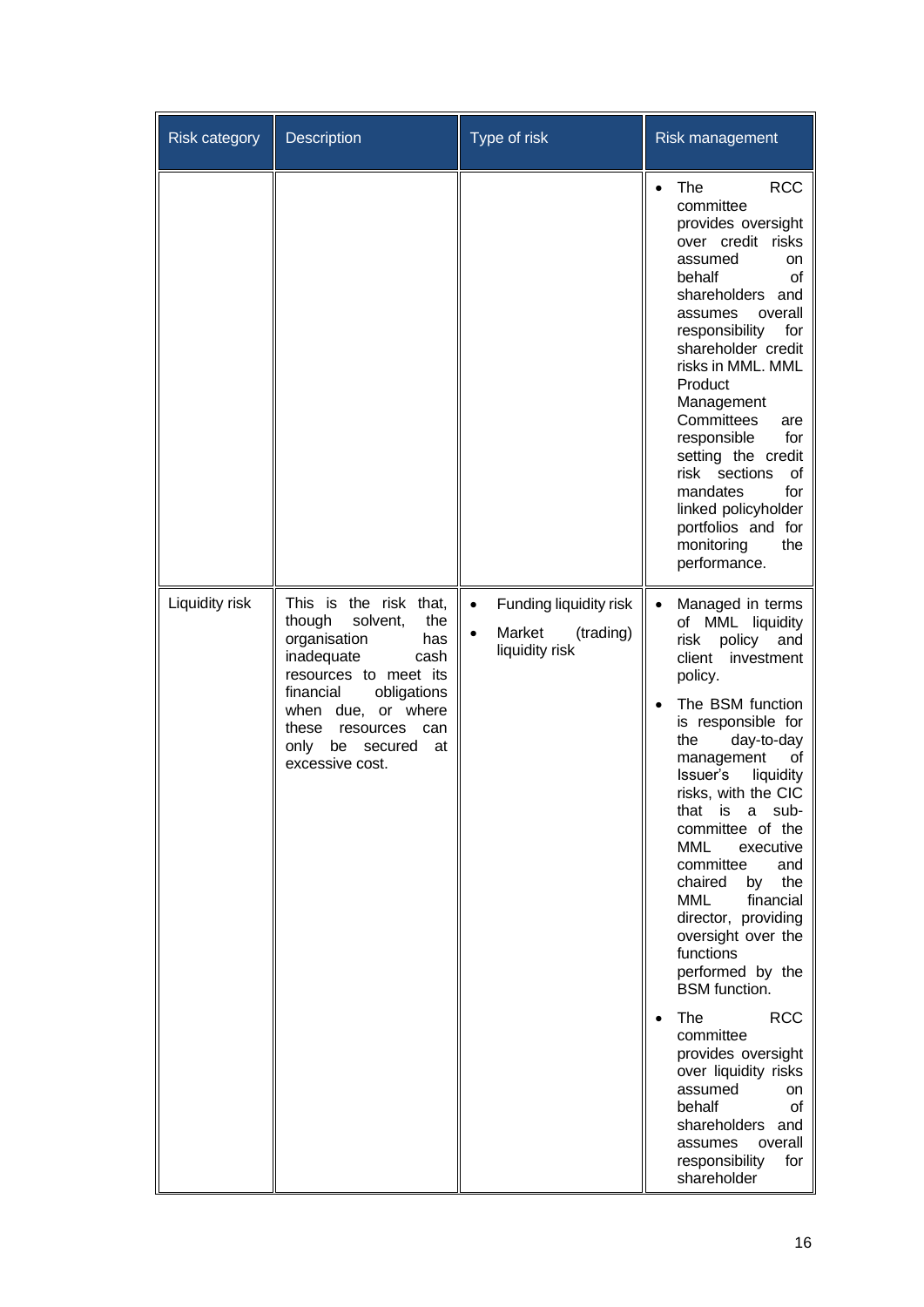| <b>Risk category</b>   | <b>Description</b>                                                                                                                                                                                                                                                                                                                                                                                          | Type of risk                                                                                                                                                                                                                                                         | Risk management                                                                                                                                                                                                                                                                                                                                                                                                                                                                                                                                                                                                                                                                                                                                                                                                                                                                                                                                                                                                                                                                                                          |
|------------------------|-------------------------------------------------------------------------------------------------------------------------------------------------------------------------------------------------------------------------------------------------------------------------------------------------------------------------------------------------------------------------------------------------------------|----------------------------------------------------------------------------------------------------------------------------------------------------------------------------------------------------------------------------------------------------------------------|--------------------------------------------------------------------------------------------------------------------------------------------------------------------------------------------------------------------------------------------------------------------------------------------------------------------------------------------------------------------------------------------------------------------------------------------------------------------------------------------------------------------------------------------------------------------------------------------------------------------------------------------------------------------------------------------------------------------------------------------------------------------------------------------------------------------------------------------------------------------------------------------------------------------------------------------------------------------------------------------------------------------------------------------------------------------------------------------------------------------------|
|                        |                                                                                                                                                                                                                                                                                                                                                                                                             |                                                                                                                                                                                                                                                                      | liquidity<br>risks<br>in<br>MML.                                                                                                                                                                                                                                                                                                                                                                                                                                                                                                                                                                                                                                                                                                                                                                                                                                                                                                                                                                                                                                                                                         |
| Life insurance<br>risk | Life insurance risk is the<br>risk<br>that<br>future<br>risk<br>claims and expenses<br>will cause an adverse<br>change in the value of<br>life insurance contracts.<br>of<br>life<br>The<br>value<br>insurance contracts is<br>the expectation in the<br>pricing and/or liability of<br>the underlying contract<br>where<br>insurance<br>liabilities are determined<br>economic<br>using<br>an<br>boundary. | Mortality risk<br>$\bullet$<br>Longevity risk<br>$\bullet$<br>Health<br>insurance<br>$\bullet$<br>risk<br>Morbidity / disability<br>$\bullet$<br>risk<br>Lapse / persistency<br>$\bullet$<br>risk<br>Catastrophe risk<br>$\bullet$<br>Retrenchment risk<br>$\bullet$ | Managed in terms<br>$\bullet$<br>Ωf<br>the<br>MML<br>insurance<br>risk<br>policy.<br>The MML Board<br>has a duty under<br>the Insurance Act,<br>2017 to<br>ensure<br>that a legal entity<br>remains<br>solvent<br>and able to meet<br>liabilities.<br>The<br>function<br>actuarial<br>is responsible for<br>expressing<br>an<br>opinion<br>the<br>to<br>board of directors<br>the reliability<br>on<br>and adequacy of<br>the calculations of<br>the<br>insurer's<br>technical<br>provisions,<br>and<br>minimum<br>and<br>capital<br>solvency<br>requirements. The<br>actuarial<br>function<br>is also responsible<br>for evaluating and<br>providing advice to<br>board<br>the<br>οf<br>directors,<br>senior<br>management and<br>other<br>control<br>functions<br>on the<br>financial<br>soundness<br>position<br>the<br>οf<br>insurer,<br>including<br>the impact of any<br>proposed dividend<br>declaration<br>or<br>The<br>payment.<br>Actuarial<br>Committee<br>supports the Head<br>of the Actuarial<br>function<br>his<br>in<br>responsibility<br>for<br>the oversight<br>of<br>insurance risk. The<br>Actuarial |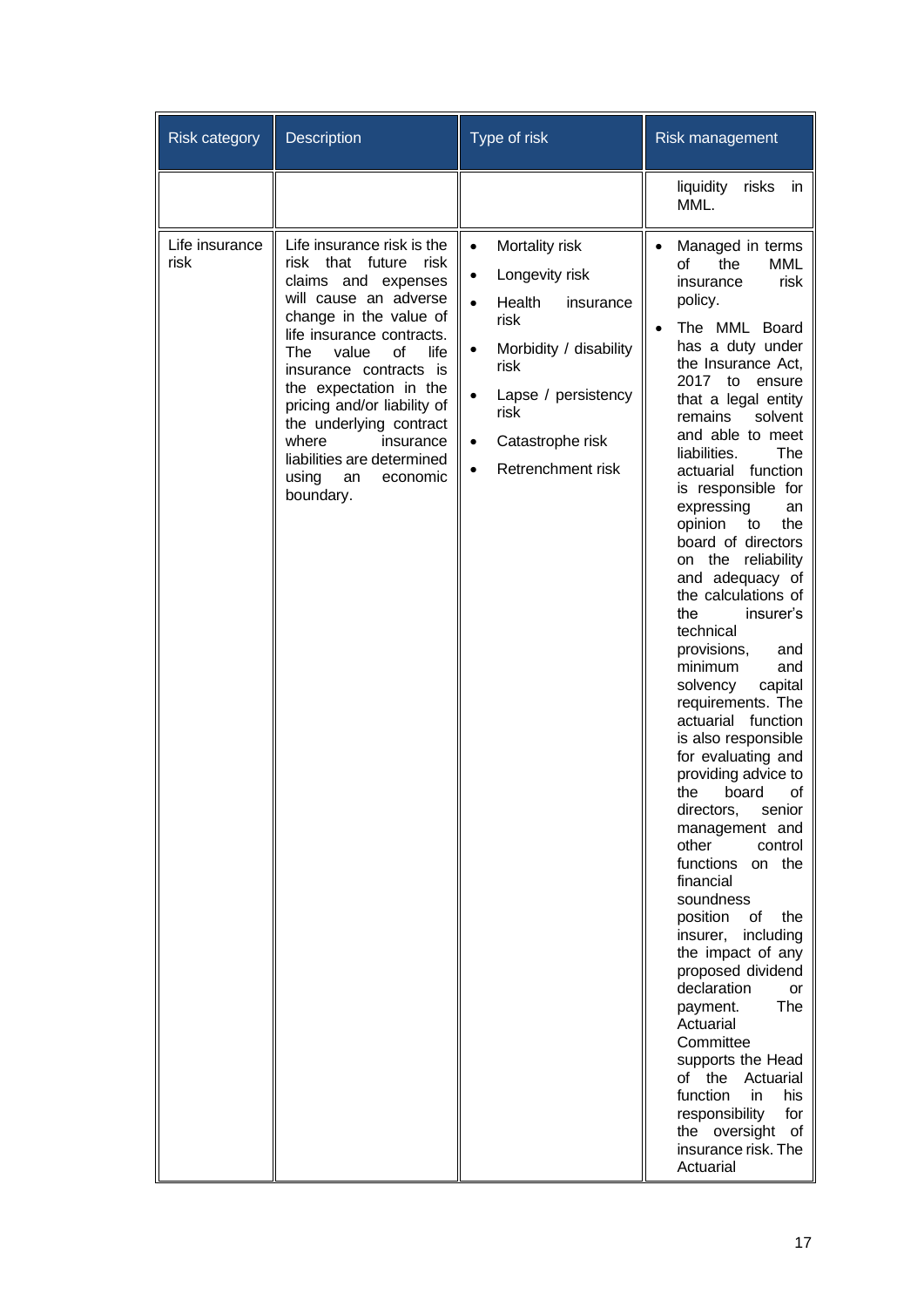| <b>Risk category</b>       | Description                                                                                                                                                                                                                                           | Type of risk                                                                                                                                                                                                                                                                                                           | Risk management                                                                                                                                                                                                                                                                                                                                                                                                                                                                                                                                                                                                                  |
|----------------------------|-------------------------------------------------------------------------------------------------------------------------------------------------------------------------------------------------------------------------------------------------------|------------------------------------------------------------------------------------------------------------------------------------------------------------------------------------------------------------------------------------------------------------------------------------------------------------------------|----------------------------------------------------------------------------------------------------------------------------------------------------------------------------------------------------------------------------------------------------------------------------------------------------------------------------------------------------------------------------------------------------------------------------------------------------------------------------------------------------------------------------------------------------------------------------------------------------------------------------------|
|                            |                                                                                                                                                                                                                                                       |                                                                                                                                                                                                                                                                                                                        | Committee<br>has<br>been appointed by<br>the MML Board to<br>ensure that<br>the<br>technical actuarial<br>aspects specific to<br>insurance<br>companies<br>are<br>debated<br>and<br>reviewed<br>independently.                                                                                                                                                                                                                                                                                                                                                                                                                   |
| Non-life<br>insurance risk | Non-life insurance risk is<br>defined as the risk of<br>unexpected<br>underwriting losses in<br>respect of existing short-<br>term<br>insurance<br>business as well as the<br>new business expected<br>to be written over the<br>following 12 months. | Premium risk<br>$\bullet$<br>Reserve risk<br>$\bullet$<br>Lapse risk<br>$\bullet$<br>Catastrophe risk<br>$\bullet$                                                                                                                                                                                                     | Managed in terms<br>$\bullet$<br>οf<br>the<br><b>MML</b><br>insurance<br>risk<br>policy.                                                                                                                                                                                                                                                                                                                                                                                                                                                                                                                                         |
| Operational<br>risk        | Operational<br>risk<br>is<br>defined as the risk of<br>arising<br>from<br>loss<br>failed<br>inadequate<br>or<br>internal<br>processes,<br>people, and/or systems,<br>or from external events.                                                         | Project risk<br>$\bullet$<br>Process risk<br>$\bullet$<br>Information<br>$\bullet$<br>management risk<br><b>Client risk</b><br>$\bullet$<br>Product risk<br>$\bullet$<br>Third party risk<br>People risk<br>Fraud risk<br>Technology risk<br>$\bullet$<br>Business continuity<br>risk<br><b>Tax Risk</b><br>Legal Risk | Management and<br>employees<br>at<br>every level of the<br>business<br>are<br>accountable<br>for<br>the<br>day-to-day<br>identification,<br>management and<br>monitoring<br>οf<br>operational risks.<br>Managed in terms<br>of operational risk<br>management<br>policies.<br>The<br>policies include a<br>number<br>οf<br>specialist<br>risk<br>policies.<br>The<br>Group<br>risk<br>operational<br>functions<br>(including<br>separate tax and<br>legal<br>risk<br>functions)<br>and/or<br>audit<br>and<br>risk<br>functions<br>and<br>the<br>panels<br>in.<br>business units of<br>the Issuer oversee<br>the operational risk |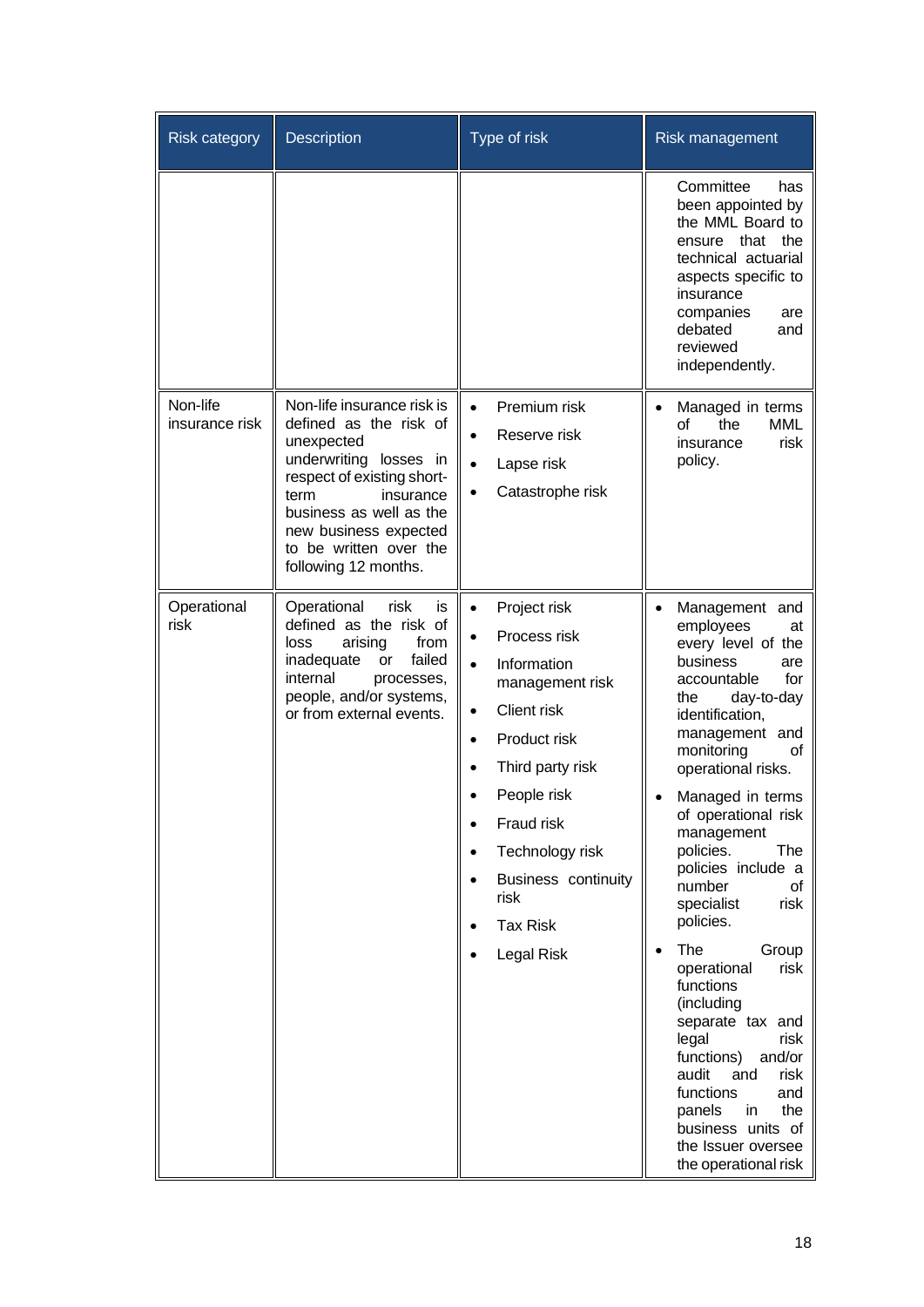| <b>Risk category</b>                             | <b>Description</b>                                                                                                                                                                                                                                                                                    | Type of risk                                                                                                                                                                                              | Risk management                                                                                                                                                                                                                                                    |
|--------------------------------------------------|-------------------------------------------------------------------------------------------------------------------------------------------------------------------------------------------------------------------------------------------------------------------------------------------------------|-----------------------------------------------------------------------------------------------------------------------------------------------------------------------------------------------------------|--------------------------------------------------------------------------------------------------------------------------------------------------------------------------------------------------------------------------------------------------------------------|
|                                                  |                                                                                                                                                                                                                                                                                                       |                                                                                                                                                                                                           | management<br>processes.                                                                                                                                                                                                                                           |
| Strategic and<br>business<br>performance<br>risk | These are risks that can<br>adversely<br>affect<br>the<br>fulfilment of business<br>and strategic objectives<br>to the extent that the<br>viability of a business is<br>compromised.                                                                                                                  | Strategic choice risk<br>$\bullet$<br>Strategic execution<br>risk<br>volume<br><b>Business</b><br>$\bullet$<br>risk<br>Expense risk<br>$\bullet$<br>Reputational risk                                     | individual<br>The<br>$\bullet$<br>business<br>areas,<br>chief<br>executive<br>officers and MML<br>executive<br>committee<br>members<br>are<br>responsible for the<br>development<br>and<br>execution<br>οf<br>business<br>level<br>strategy.<br>The board sets the |
|                                                  |                                                                                                                                                                                                                                                                                                       |                                                                                                                                                                                                           | Issuer's<br>overall<br>and<br>strategy<br>that<br>ensures<br>strategic<br>objectives set at a<br>business level are<br>consistent with the<br>overall<br><b>MML</b><br>strategy.                                                                                   |
| Compliance<br><b>Risk</b>                        | This is the risk of legal or<br>regulatory<br>sanctions,<br>material financial loss or<br>loss to reputation that<br><b>Issuer</b><br>and<br>its<br>the                                                                                                                                               |                                                                                                                                                                                                           | Managed in terms<br>the<br><b>MML</b><br>οf<br>compliance<br>risk<br>management<br>policy.                                                                                                                                                                         |
|                                                  | businesses may suffer<br>as a result of its failure to<br>comply with legislation,<br>regulation, rules, related<br>self-regulatory<br>organisational<br>standards or codes of<br>conduct applicable to<br>the activities<br>of<br>the<br><b>Issuer</b><br>and<br>its<br>businesses.                  |                                                                                                                                                                                                           | The<br>group<br>compliance<br>risk<br>function<br>and/or<br>audit<br>risk<br>and<br>functions<br>and<br>panels<br>the<br>in<br>business units of<br>the Issuer oversee<br>the<br>compliance<br>risk management<br>process.                                         |
| Group-<br>specific risk                          | Group-specific risk is<br>defined as<br>all risks<br>arising at an insurance<br>group level, that are<br>specific for insurance<br>groups and that cannot<br>identified<br>be<br>at<br>an<br>individual entity level.<br>specific<br>Group<br>risk<br>therefore arises<br>as a<br>result<br>of<br>the | Contagion risk<br>$\bullet$<br>Risks arising from<br>$\bullet$<br>intra-group<br>transactions<br>and<br>risk concentration<br>Risks arising from<br>$\bullet$<br>the complexity of<br>the group structure | The BSM function<br>is responsible for<br>day-to-day<br>the<br>management<br>οf<br>the Issuer's group-<br>specific risk with<br>the CIC that is a<br>sub-committee of<br>the<br>MML<br>Executive<br>Committee<br>and                                               |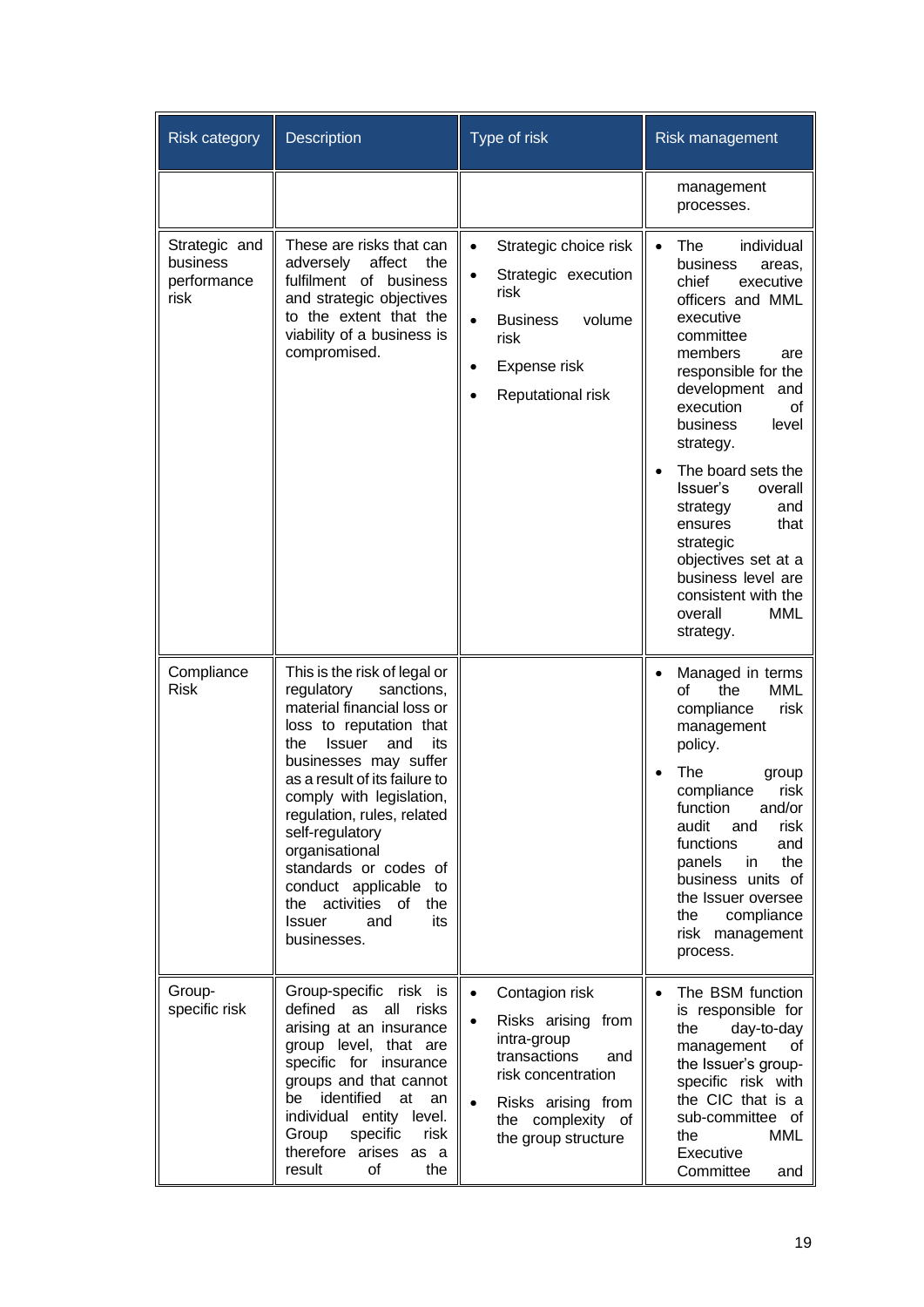| <b>Risk category</b>   | <b>Description</b>                                                                                                                                                                                                                     | Type of risk | Risk management                                                                                                                                                                                                                                                                                                        |
|------------------------|----------------------------------------------------------------------------------------------------------------------------------------------------------------------------------------------------------------------------------------|--------------|------------------------------------------------------------------------------------------------------------------------------------------------------------------------------------------------------------------------------------------------------------------------------------------------------------------------|
|                        | interdependencies<br>between entities in an<br>insurance group as well<br>as the complexities of<br>the structure underlying<br>the insurance group.                                                                                   |              | chaired<br>the<br>by<br><b>MML</b><br>financial<br>director, providing<br>oversight over the<br>functions<br>performed by the<br><b>BSM</b> function.<br>The RCC provides<br>oversight<br>group-<br>specific risk<br>on<br>behalf<br>of<br>shareholders.                                                               |
| Market<br>conduct risk | Market Conduct risk is<br>risk<br>of<br>the<br>the<br>organisation<br>not<br>delivering on fair client<br>outcomes, which could<br>result in loss of trust,<br>reputation and market<br>share with our clients<br>and in the industry. |              | Managed in terms<br>of the MML market<br>conduct<br>framework.<br>Oversight of the<br>Market<br>Conduct<br>Framework within<br><b>Issuer</b><br>is<br>the<br>the<br>charged to<br>MML<br>Board<br>Ωf<br>directors. This duty<br>is delegated to the<br>MML<br>Fair<br>Practices<br>Committee and its<br>subcommittees. |

## 5. **COMPANY SECRETARY**

Ms Gcobisa Tyusha

Group Company Secretary

Academic qualifications: BCom, Postgraduate Diploma in Business Management, Programme in Strategic Management and Corporate Governance

Physical Address: 268 West Avenue, Centurion, Gauteng, 0157

Postal Address: Momentum, PO Box 7400, Centurion, 0046

Email: [Gcobisa.Tyusha@mmltd.co.za](mailto:Gcobisa.Tyusha@mmltd.co.za)

## 6. **DEBT OFFICER**

Cobus Rothman

Debt Officer: Cobus Rothman

Physical Address: 268 West Avenue, Centurion, Gauteng, 0157

Postal Address: Momentum, PO Box 7400, Centurion, 0046

Email: [cobus.rothman@mmltd.co.za](mailto:cobus.rothman@mmltd.co.za)

## 7. **MANAGEMENT, THE BOARD AND DEBT OFFICER**

- 7.1 Directors' Declarations
	- Momentum Metropolitan Life Limited conducts a "*fit and proper*" assessment of the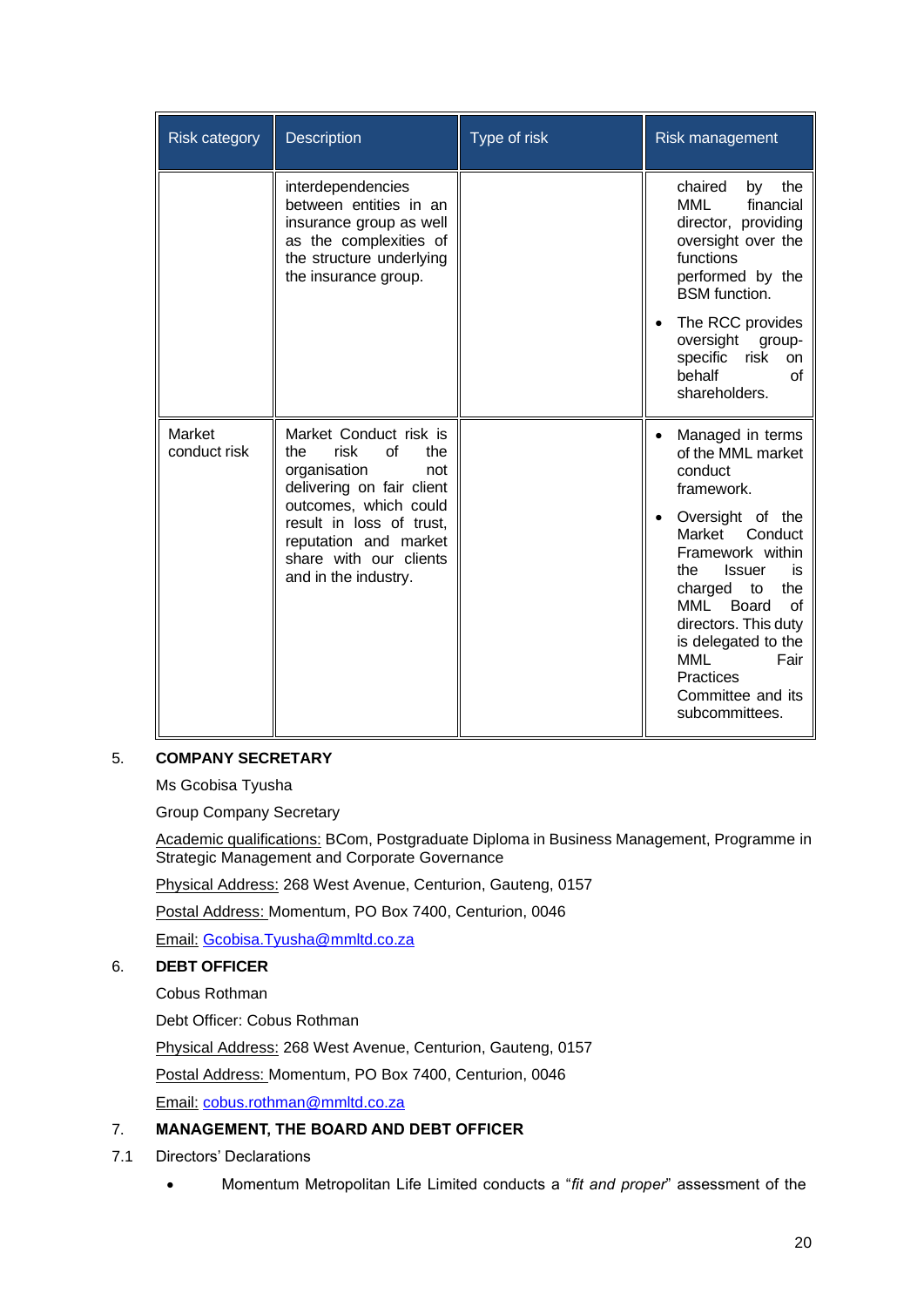directors during the directors' recruitment and appointment process and thereafter annually. Based on the previous "*fit & proper*" assessments in relation to each of the directors (listed below), the Issuer confirms that none of them have:

- (i) ever been convicted of an offence resulting from dishonesty, fraud, theft, forgery, perjury, misrepresentation or embezzlement;
- (ii) ever been adjudged bankrupt, insolvent or sequestrated in any jurisdiction;
- (iii) at any time been a party to a scheme or arrangement or made any other form of compromise with their creditors;
- (iv) ever been involved, as a director with an executive function, in any business rescue plans and/or by any entity to commence business rescue proceedings, application having been made for any entity to begin business rescue proceedings, notices having been delivered in terms of section 129(7) of the Companies Act No.71 of 2008, as amended (the **Companies Act**), receiverships, compulsory liquidations, creditors' voluntary liquidations, administrations, company voluntary arrangements or any composition or arrangement with its creditors generally or any class of its creditors of any company at the time of, or within the 12 months preceding, any such event(s);
- (v) ever been found guilty in disciplinary proceedings by an employer or regulatory body due to dishonest activities;
- (vi) ever been involved in any receiverships, compulsory liquidations, administrations or partnership voluntary arrangements of any partnership where they were partners at the time of, or within 12 months preceding, any such event(s);
- (vii) ever received public criticisms from statutory or regulatory authorities, including professional bodies, and none has ever been disqualified by a court from acting as a director of a company or from acting in the management or conduct of the affairs of any company;
- (viii) ever been barred from entry into a profession or occupation;
- (ix) ever been convicted in any jurisdiction of any criminal offence or an offence under legislation relating to the Companies Act, and no company of which he or she was a director, alternate director or officer at the time of the offence has been convicted in any jurisdiction of any criminal offence, or an offence under legislation relating to the Companies Act;
- (x) ever been removed from an office of trust on the grounds of misconduct and involving dishonesty; or
- (xi) ever been declared delinquent or placed under probation in terms of section 162 of the Companies Act or disqualified from taking part in the management of a corporation in terms of section 47 of the Close Corporations Act, 1984, or disqualified to act as a director in terms of section 219 of the Companies Act, 1973 or section 69 of the Companies Act.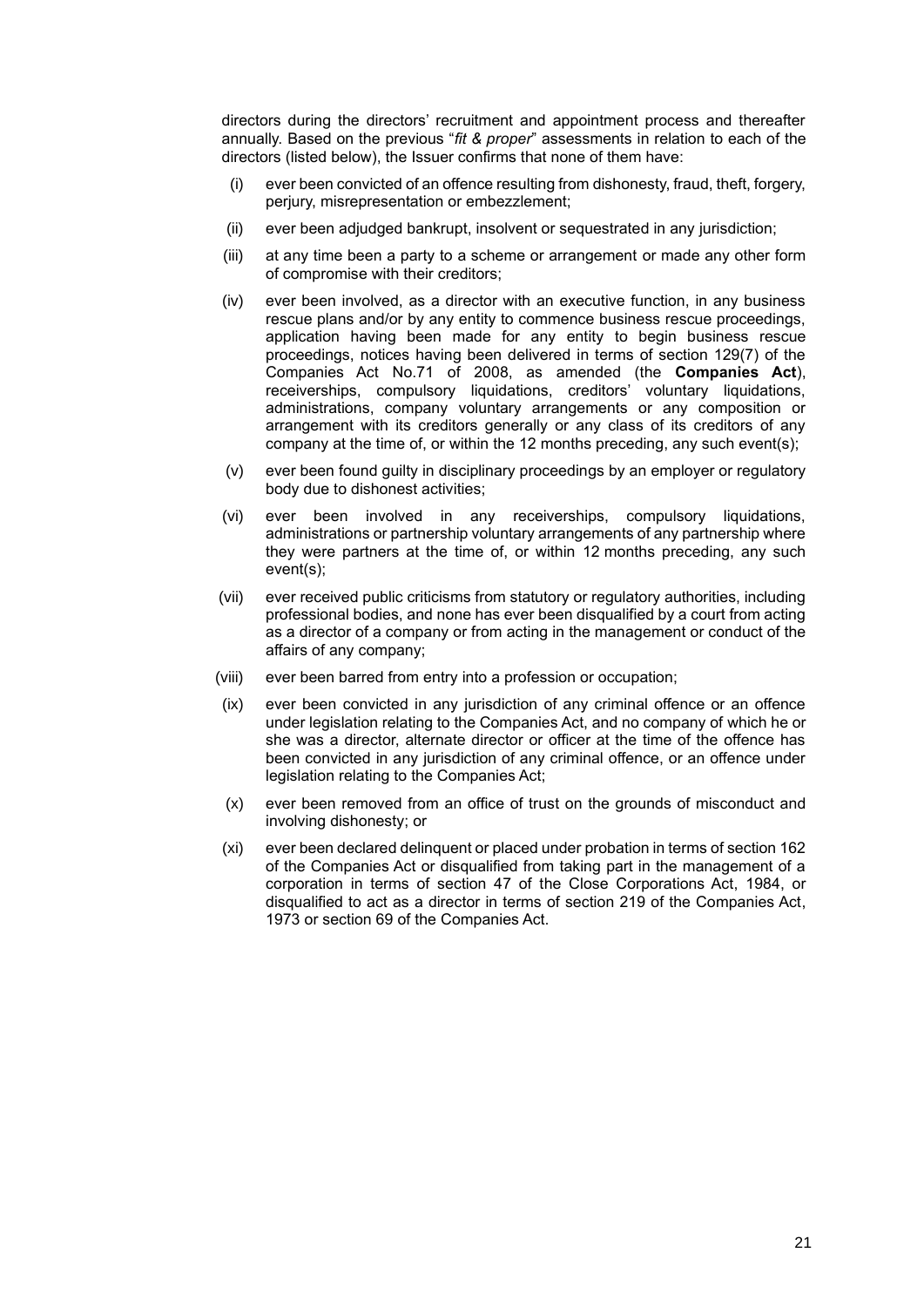## **BOARD OF DIRECTORS**

| As at the Information Statement Date, the Issuer had the following directors: |                           |  |
|-------------------------------------------------------------------------------|---------------------------|--|
| Hilgard Pieter Meyer (Chief Executive Officer)                                | Executive                 |  |
| Jeanette Christina Cilliers (Marais)                                          | Executive                 |  |
| Risto Sakari Ketola                                                           | Executive                 |  |
| Linda de Beer                                                                 | Independent non-executive |  |
| David Park                                                                    | Independent non-executive |  |
| Paballo Makosholo                                                             | Non-executive             |  |
| Peter Cooper (Acting Chairman)                                                | Independent non-executive |  |
| Vuyisa Nkonyeni                                                               | Independent non-executive |  |
| Prof. Stephen Craig Jurisich                                                  | Independent non-executive |  |
| Paul Cambo Baloyi (Chairman designate)                                        | Independent non-executive |  |
| Dr Sharron Laverne McPherson                                                  | Independent non-executive |  |
| Lisa Masozi Chiume                                                            | Non-executive             |  |
| Nigel John Dunkley                                                            | Independent non-executive |  |
| Thanaseelan Gobalsamy                                                         | Independent non-executive |  |

Please refer to the following website link for an updated view of the Issuer's Board of Directors and the debt officer along with their respective CV's:

[https://www.momentummetropolitan.co.za/en/about/leadership/momentummetropolitanlife-board](https://www.momentummetropolitan.co.za/en/about/leadership/momentummetropolitanlife-board-of-directors)[of-directors](https://www.momentummetropolitan.co.za/en/about/leadership/momentummetropolitanlife-board-of-directors) 

## 8. **CORPORATE GOVERNANCE AND REGULATORY FRAMEWORK**

The Issuer's board is committed to the highest standards of corporate practice and conduct. The Issuer strives to have the best processes in place to implement principles of good corporate governance and to assist directors in their duties and responsibilities, which include the delivery of excellent service to all stakeholders. Please refer to the integrated report under the following website link for information pertaining to specific corporate governance practices:

<https://www.momentummetropolitan.co.za/en/investor-relations/financial-results>

## 8.1 **Governance Structure**

Momentum Metropolitan is committed to the highest standards of corporate practise and strives to implement the best processes and principles of good corporate governance to create value for all stakeholders.

Furthermore, Momentum Metropolitan's business philosophy is informed by its values and its desire to be the leading financial services provider on the African continent. Appropriate best practice is adopted and monitored in all the countries where it has operations.

Please refer to the following website link for more information regarding the Issuer's governance structures:

<https://www.momentummetropolitan.co.za/en/about/governance>

#### 8.2 **Assessment of King IV Code compliance**

The Issuer is a licensed life insurer and wholly-owned subsidiary of Momentum Metropolitan Holdings Limited (**MMH**), which is a JSE listed entity. MMH subsidiaries are required to apply all guidelines, policies and procedures developed by MMH as far as is reasonably possible, subject to regulatory provisions. MMH and its subsidiaries (including the Issuer) achieves the King IV **Code** governance outcomes through application of the principles as set out in the code, and this applies to all material subsidiaries, which includes the Issuer.

The assessment of the application of King IV Code for the Issuer and MMH is ongoing. The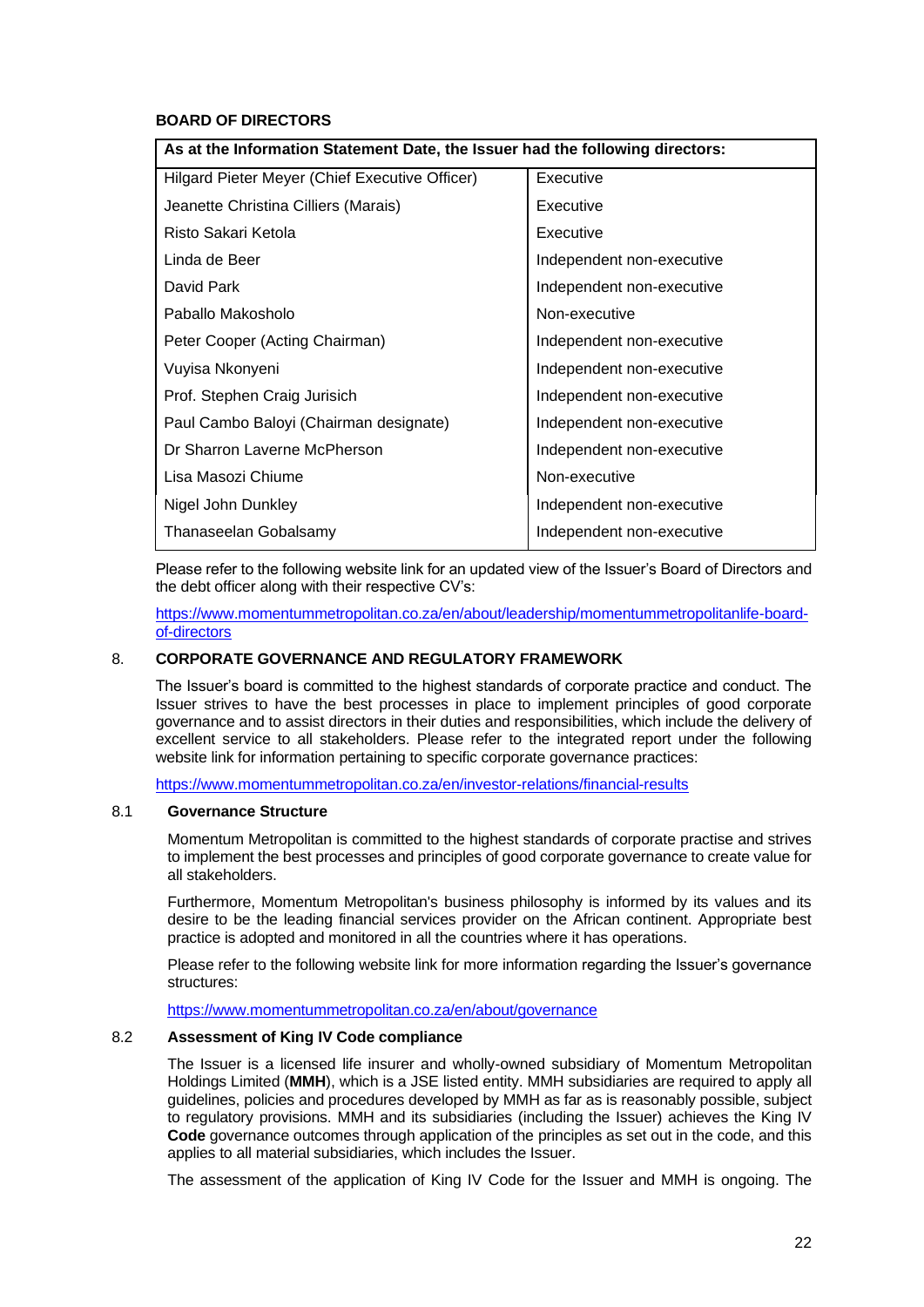assessment results to date show that MMH and its subsidiaries (including the Issuer) governance processes are well entrenched and that the MML is generally compliant with the principles of King IV. For a table disclosing the principles of King IV Code, and how each has been applied to the material MMH companies, including the Issuer, refer to the MMH Integrated Report and to the King IV application register, which is available on the Momentum Metropolitan website:

<https://www.momentummetropolitan.co.za/en/about/governance>

## 8.3 **Board and committees**

The MMH board is the custodian of the group's corporate governance, acts in the best interests of MMH and its stakeholders at all times and takes ultimate responsibility for MMH and its group of companies (generally). The board is duly mandated in terms of its board charter, which includes details such as the roles and responsibilities of the board, its directors and the composition of the board. The board committees are mandated by their respective terms of reference that set out their purpose, composition and duties. The MMH board charter is reviewed on a regular basis and is in line with best corporate governance principles.

The MMH board is supported by the board committees. These committees are empowered to further delegate authority to appropriate forums to assist them in dealing with matters defined in the terms of reference. These committees report to the MMH board on a quarterly basis and to other relevant boards, committees and forums in MMH as required. The MMH board approves the delegated responsibility and powers, limits and authorities applicable to each board committee.

As at the Information Statement Date, the board currently consists of the following committees:

- Social, Ethics and Transformation Committee;
- Fair Practices Committee;
- Investment Committee;
- Risk, Capital and Compliance Committee;
- Nominations Committee;
- Remuneration Committee;
- Actuarial Committee; and
- Audit Committee.

An updated view of MMH's governance structures, assessment of compliance with the latest King IV Code on Corporate Governance & Board and Committees is available at the following website link:

<https://www.momentummetropolitan.co.za/en/about/governance>

### 9. **BLACK ECONOMIC EMPOWERMENT DEVELOPMENTS:**

Momentum Metropolitan Group is committed to transformation. The Social, Ethics and Transformation Committee of the board believes that transformation is integral to achieving Momentum Metropolitan Group's vision of being the preferred lifetime financial wellness partner with a reputation for innovation and trustworthiness.

Broad-Based Black Economic Empowerment (**B-BBEE**) underpins our strategic objective to enhance financial wellness, to promote access to financial services and improve financial literacy in a country that continues to grapple with inequality.

Momentum Metropolitan Group is proud that Momentum Metropolitan Holdings Limited is the first major insurance group to reach Level 1 B-BBEE status under the revised Financial Sector Code.

This rating applies to all companies within the group, including the client-facing brands Metropolitan, Momentum, Multiply (rewards and lifestyle wellness programme), and specialist brands, Guardrisk and Eris Property Group. Please refer to the following website link for an updated view of the Issuer's Black Economic Empowerment Developments: <https://www.momentummetropolitan.co.za/en/sustainability/transformation>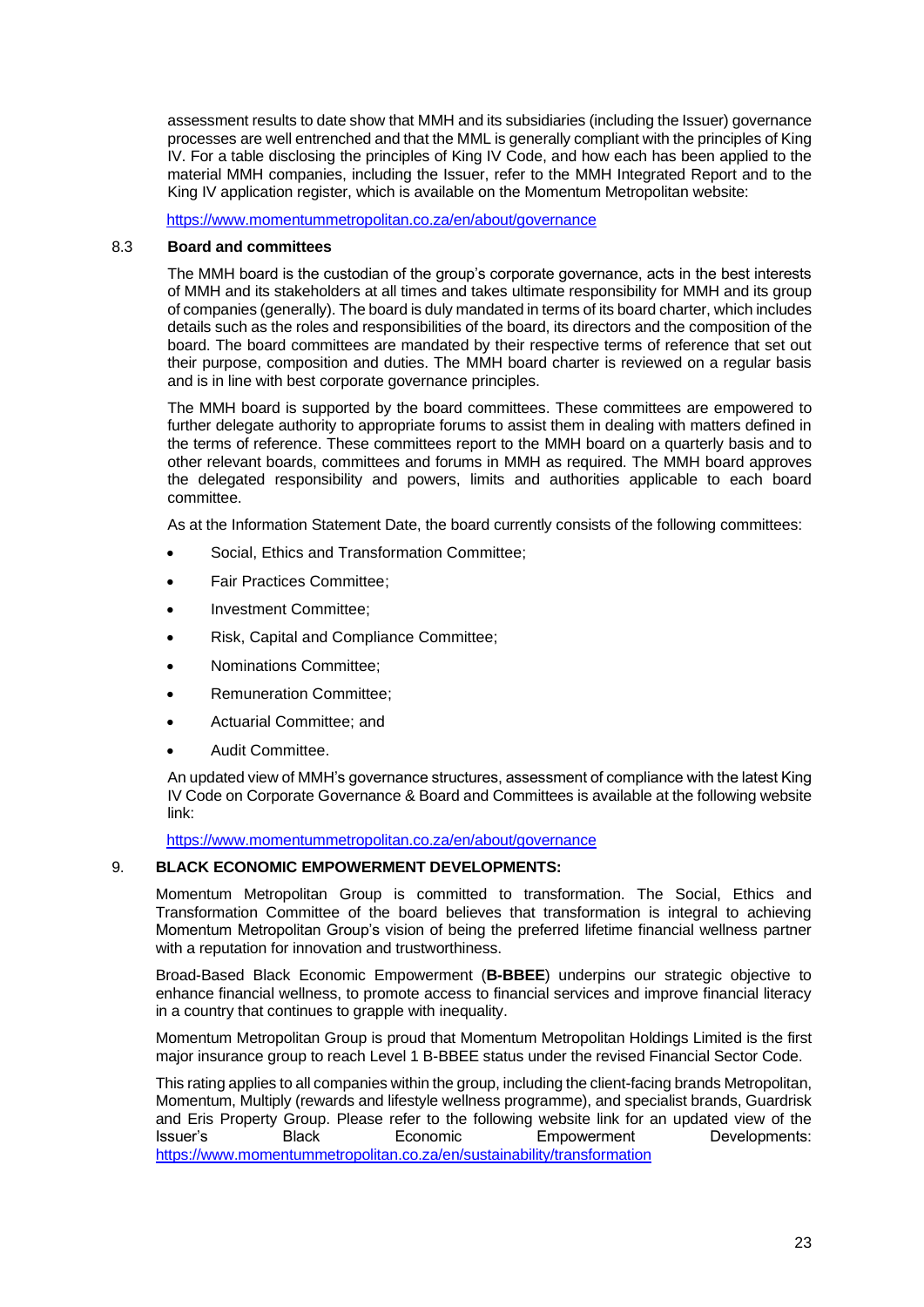## **DESCRIPTION OF MOMENTUM METROPOLITAN HOLDINGS LIMITED**

*Capitalised words used in this section headed "Description of Momentum Metropolitan Holdings Limited" shall bear the same meanings as used in the Terms and Conditions, except to the extent that they are separately defined in this section or this is clearly inappropriate from the context.*

## 1. **BACKGROUND AND HISTORY**

Momentum Metropolitan Holdings Limited (**MMH**) is a South African based financial services group listed on the JSE, the Namibian Stock Exchange and A2X.

MMH was formed from the merger of Metropolitan and Momentum, sizeable insurance-based financial services companies in South Africa and listed on the JSE on 1 December 2010.

With a market capitalisation of R28 billion and an embedded value of R43.3 billion (to end December 2021), MMH remains one of South Africa's larger life insurers and integrated financial services company.

MMH conducts its business through operating brands Metropolitan, Momentum, Guardrisk, Multiply and Eris Properties.

MMH offers the following products and services for both individuals and companies (including institutions and organisations):

- Life and non-life Insurance;
- Employee benefits, including healthcare and retirement provision;
- Asset management, property management, investments and savings;
- Healthcare administration and health risk management;
- Client engagement solutions, including the Multiply wellness and rewards programme;

## 2. **BOARD OF DIRECTORS**

| As at the Information Statement Date, the Guarantor had the following directors: |                           |  |
|----------------------------------------------------------------------------------|---------------------------|--|
| Hilgard Pieter Meyer (Chief Executive Officer)                                   | Executive                 |  |
| Jeanette Christina Cilliers (Marais)                                             | Executive                 |  |
| Risto Sakari Ketola                                                              | Executive                 |  |
| Linda de Beer                                                                    | Independent non-executive |  |
| David Park                                                                       | Independent non-executive |  |
| Paballo Makosholo                                                                | Non-executive             |  |
| Peter Cooper (Acting Chairman)                                                   | Independent non-executive |  |
| Vuyisa Nkonyeni                                                                  | Independent non-executive |  |
| Prof. Stephen Craig Jurisich                                                     | Independent non-executive |  |
| Paul Cambo Baloyi (Chairman designate)                                           | Independent non-executive |  |
| Dr Sharron Laverne McPherson                                                     | Independent non-executive |  |
| Lisa Masozi Chiume                                                               | Non-executive             |  |
| Nigel John Dunkley                                                               | Independent non-executive |  |
| Thanaseelan Gobalsamy                                                            | Independent non-executive |  |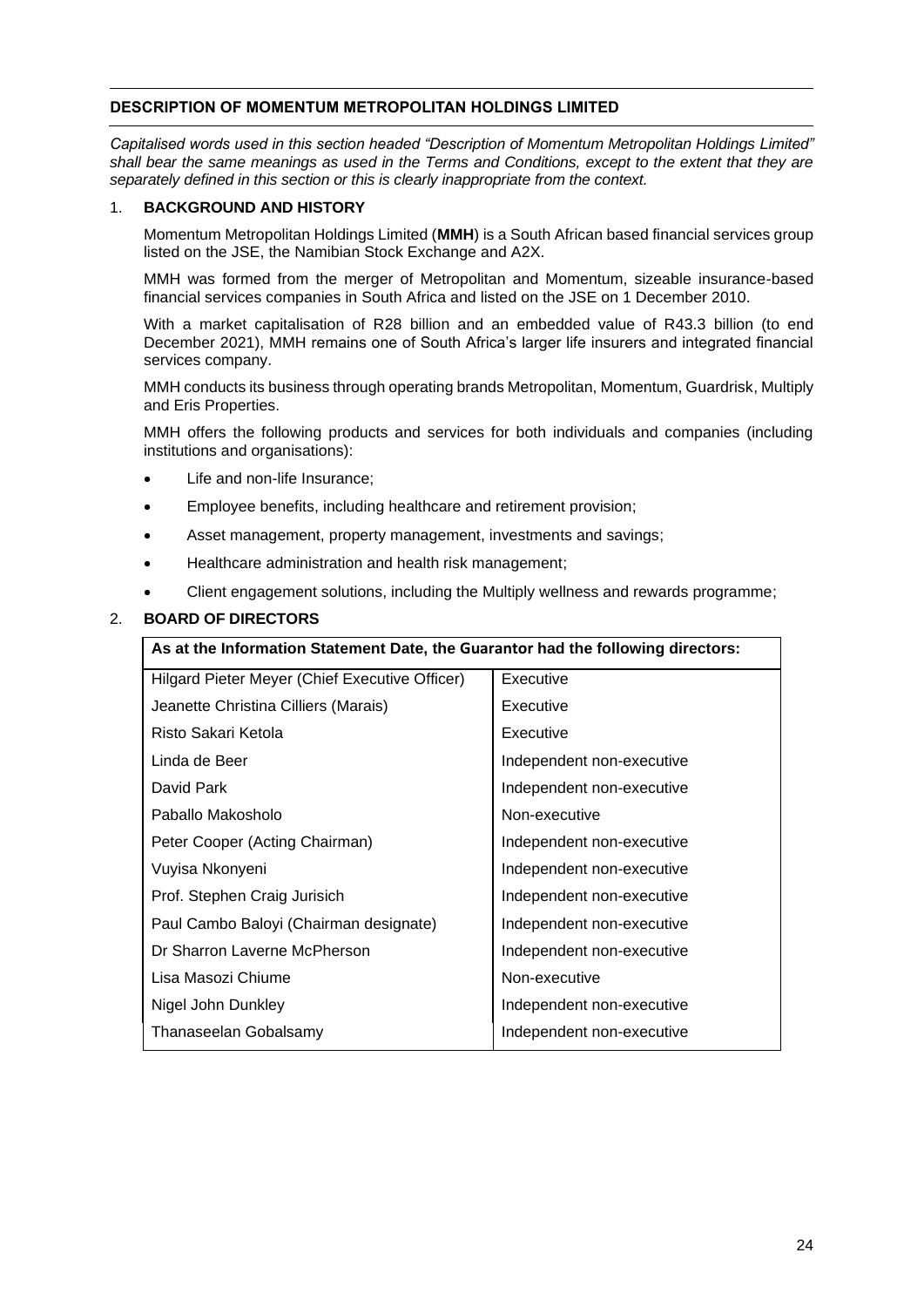For and on behalf of **MOMENTUM METROPOLITAN LIFE LIMITED**

 $\mathbb{R}$ 

Name: <del>A</del>illie Mever **Australian Communist Communist Prop** Capacity: Director Capacity: Director Aillie Meyer Name: Risto Ketola

Who warrants his/her authority hereto Who warrants his/her authority hereto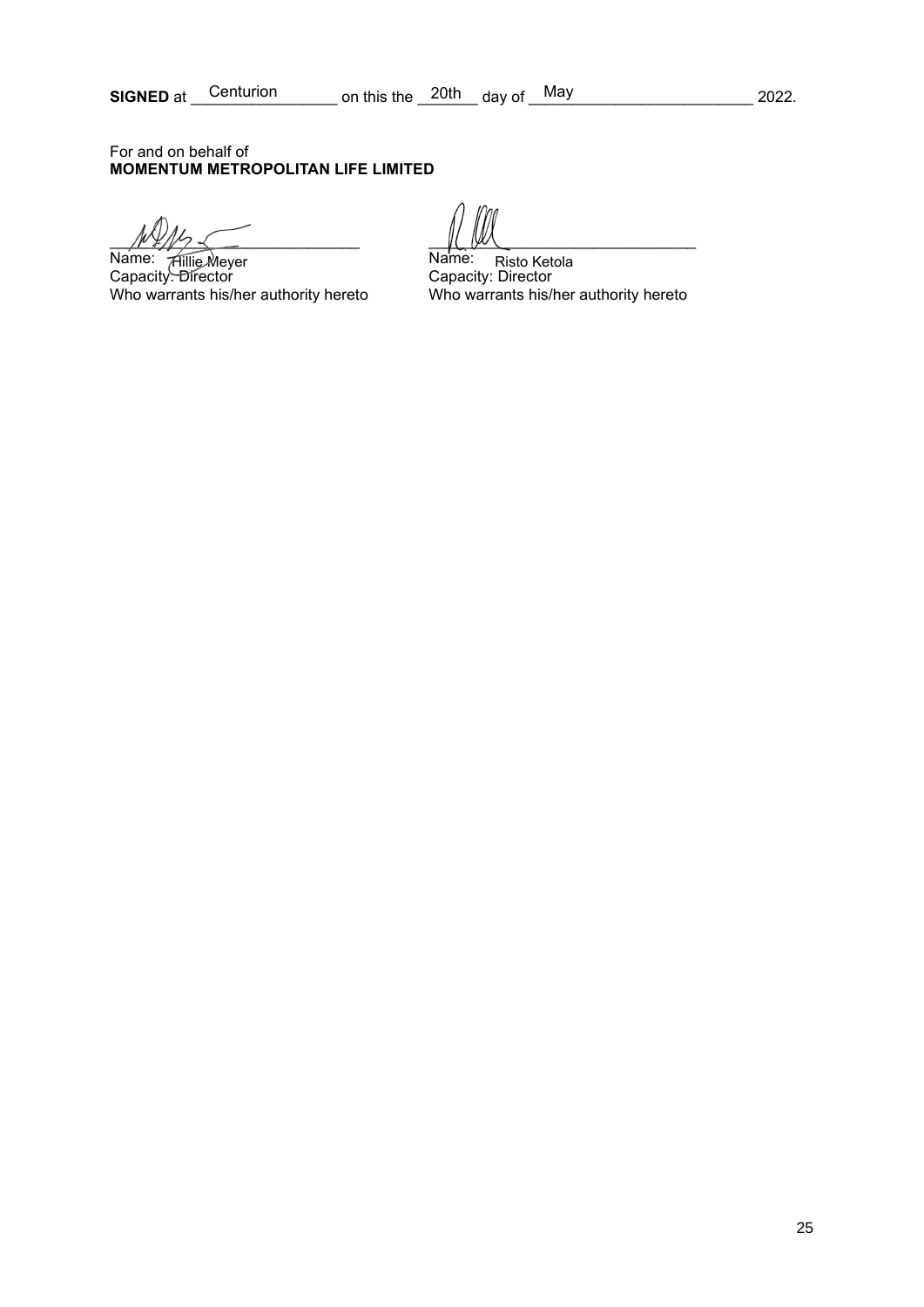## **ISSUER**

**Momentum Metropolitan Life Limited** (registration number 1904/002186/06) 268 West Avenue Centurion, 0157 South Africa P O Box 7400 Centurion, 0046 South Africa Contact: The Company Secretary Telephone Number: (012) 673 1931

#### **GUARANTOR**

## **Momentum Metropolitan Holdings Limited**

(registration number 2000/031756/06) 268 West Avenue Centurion, 0157 South Africa P O Box 7400 Centurion, 0046 South Africa Contact: The Company Secretary Telephone Number: (012) 673 1931

## **ARRANGER AND DEALER**

#### **FirstRand Bank Limited, acting through its Rand Merchant bank division**

(registration number 1929/001225/06) 1 Merchant Place Cnr Fredman Drive and Rivonia Road Sandton, 2196 South Africa P O Box 786273 Sandton, 2146 South Africa Contact: Head of Debt Finance Group Telephone Number: (011) 282 8000

#### **JSE DEBT SPONSOR**

**FirstRand Bank Limited, acting through its Rand Merchant bank division**  (registration number 1929/001225/06) 1 Merchant Place Cnr Fredman Drive and Rivonia Road Sandton, 2196 South Africa P O Box 786273 Sandton, 2146 South Africa Contact: Head of Debt Finance Group Telephone Number: (011) 282 8000